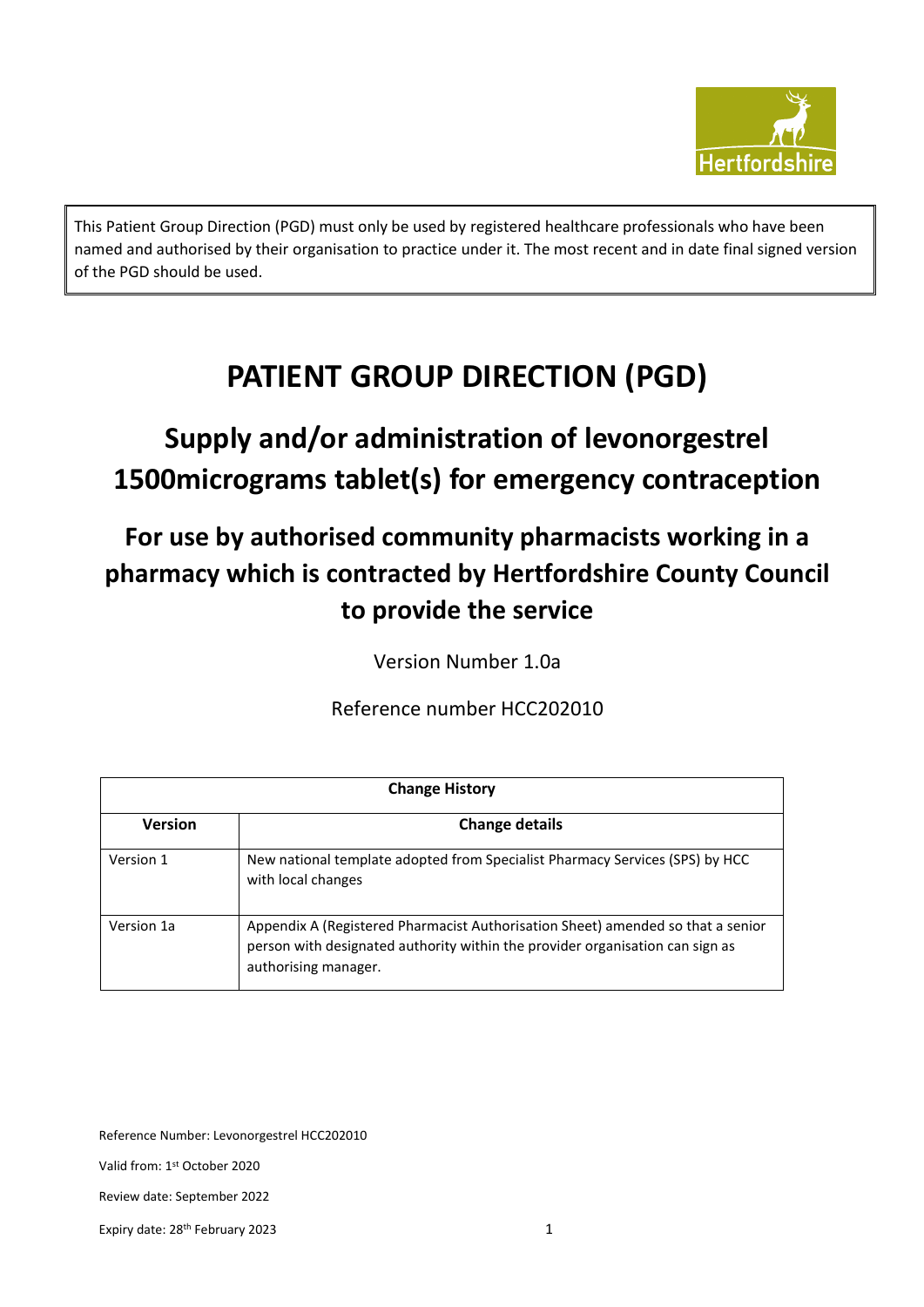This Patient Group Direction (PGD) must only be used by registered professionals who have been named and authorised by their organisation to practise under it (See Appendix A). The most recent and in date final signed version of the PGD must be used.

#### **PGD DEVELOPMENT GROUP**

| Date PGD template comes into effect: | 1 <sup>st</sup> October 2020   |
|--------------------------------------|--------------------------------|
| Review date                          | September 2022                 |
| Expiry date:                         | 28 <sup>th</sup> February 2023 |

This PGD template has been peer reviewed by the Reproductive Health PGDs Short Life Working Group in accordance with their Terms of Reference. It has been approved by the Faculty for Sexual and Reproductive Health (FSRH) in November 2019.

#### **This section MUST REMAIN when a PGD is adopted by an organisation.**

| <b>Name</b>           | <b>Designation</b>                                        |
|-----------------------|-----------------------------------------------------------|
| Dr Cindy Farmer       | <b>Chair General Training Committee</b>                   |
|                       | Faculty of Sexual and Reproductive Healthcare (FSRH)      |
| Michelle Jenkins      | Advanced Nurse Practitioner, Clinical Standards Committee |
|                       | Faculty of Sexual and Reproductive Healthcare (FSRH)      |
| <b>Michael Nevill</b> | Director of Nursing                                       |
|                       | <b>British Pregnancy Advisory Service (BPAS)</b>          |
| Katie Girling         | <b>British Pregnancy Advisory Service (BPAS)</b>          |
| Julia Hogan           | CASH Nurse Consultant Marie Stopes UK                     |
|                       |                                                           |
| Kate Devonport        | National Unplanned Pregnancy Association                  |
|                       | (NUPAS)                                                   |
| Chetna Parmar         | Pharmacist adviser                                        |
|                       | Umbrella                                                  |
| Helen Donovan         | Royal College of Nursing (RCN)                            |
| Carmel Lloyd          | Royal College of Midwives (RCM)                           |

Reference Number: Levonorgestrel HCC202010

Valid from: 1st October 2020

Review date: September 2022

Expiry date: 28th February 2023 2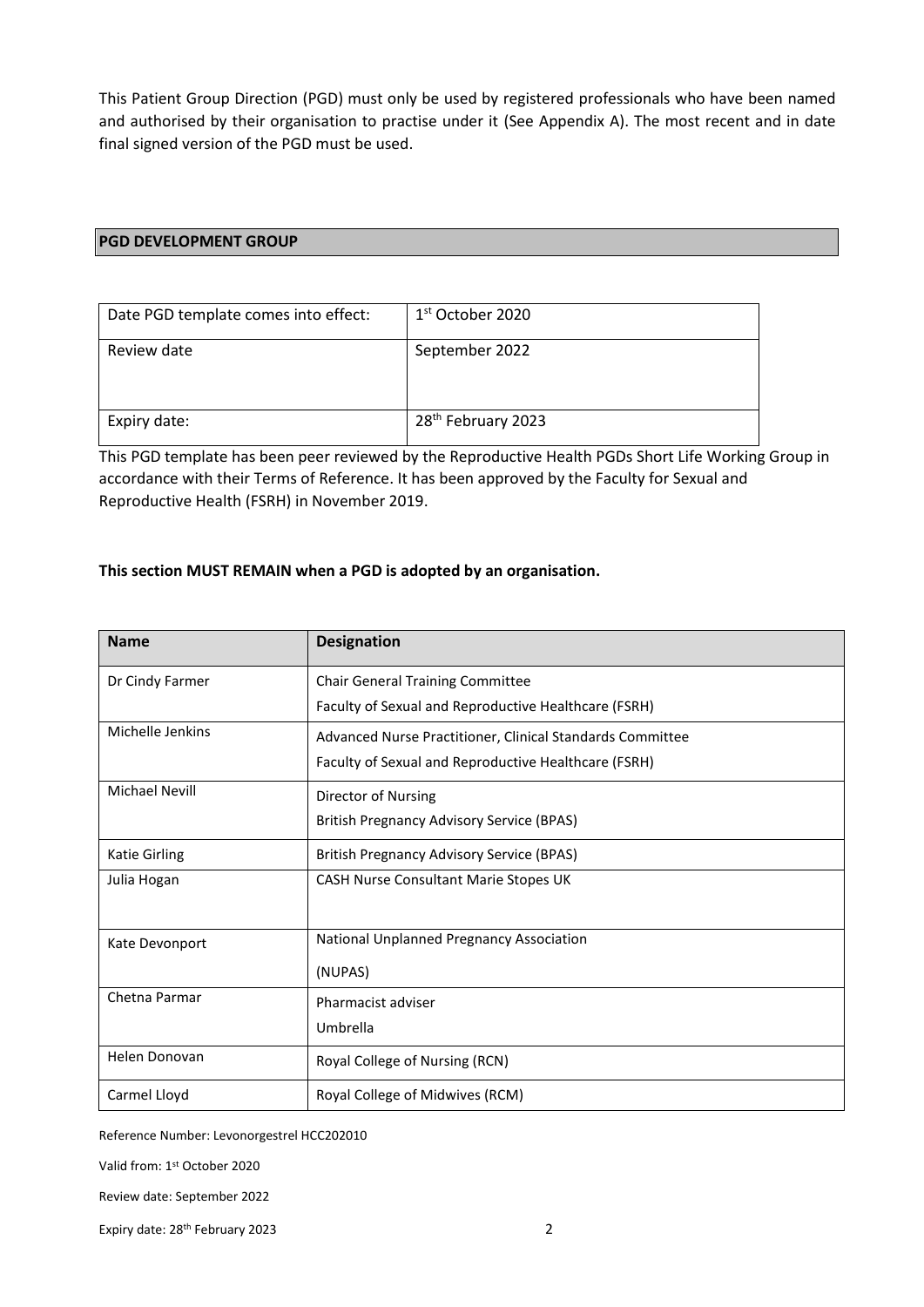| Clare Livingstone                          | Royal College of Midwives (RCM)                                            |
|--------------------------------------------|----------------------------------------------------------------------------|
| Leanne Bobb                                | English HIV and Sexual Health Commissioners Group (EHSHCG)                 |
| Deborah Redknapp                           | English HIV and Sexual Health Commissioners Group (EHSHCG)                 |
| Dipti Patel                                | Local authority pharmacist                                                 |
| Emma Anderson                              | Centre for Postgraduate Pharmacy Education (CPPE)                          |
| Dr Kathy French                            | Pan London PGD working group                                               |
| Dr Sarah Pillai                            | Pan London PGD working group                                               |
| Alison Crompton                            | Community pharmacist                                                       |
| Andrea Smith                               | Community pharmacist                                                       |
| Lisa Knight                                | Community Health Services pharmacist                                       |
| <b>Bola Sotubo</b>                         | Clinical Commissioning Group pharmacist                                    |
| <b>Tracy Rogers</b>                        | Associate Director Specialist Pharmacy Service                             |
| Sandra Wolper                              | Associate Director Specialist Pharmacy Service                             |
| Amanda Cooper                              | <b>Specialist Pharmacy Service</b>                                         |
| Jo Jenkins (Woking Group Co-<br>ordinator) | Specialist Pharmacist PGDs Specialist Pharmacy Service                     |
| Samrina Bhatti                             | Chief Pharmaceutical Officer's Clinical Fellow Specialist Pharmacy Service |

#### **ORGANISATIONAL AUTHORISATIONS**

| <b>Name</b>                                                                             | Job title and<br>organisation                                | <b>Signature</b> | Date       |
|-----------------------------------------------------------------------------------------|--------------------------------------------------------------|------------------|------------|
| <b>Senior Doctor</b>                                                                    | Linda Mercy<br><b>Consultant in Public</b><br>Health         | IC Mary          | 17/09/2020 |
| <b>Senior pharmacist</b>                                                                | Dipti Patel<br>Pharmacy Lead, Essex<br><b>County Council</b> |                  | 17/09/2020 |
| <b>Chair of Hertfordshire</b><br><b>Public Health Assurance</b><br>and Governance Group | David Conrad<br><b>Consultant in Public</b><br><b>Health</b> | $\sum$ and       | 17/09/2020 |

Reference Number: Levonorgestrel HCC202010

Valid from: 1st October 2020

Review date: September 2022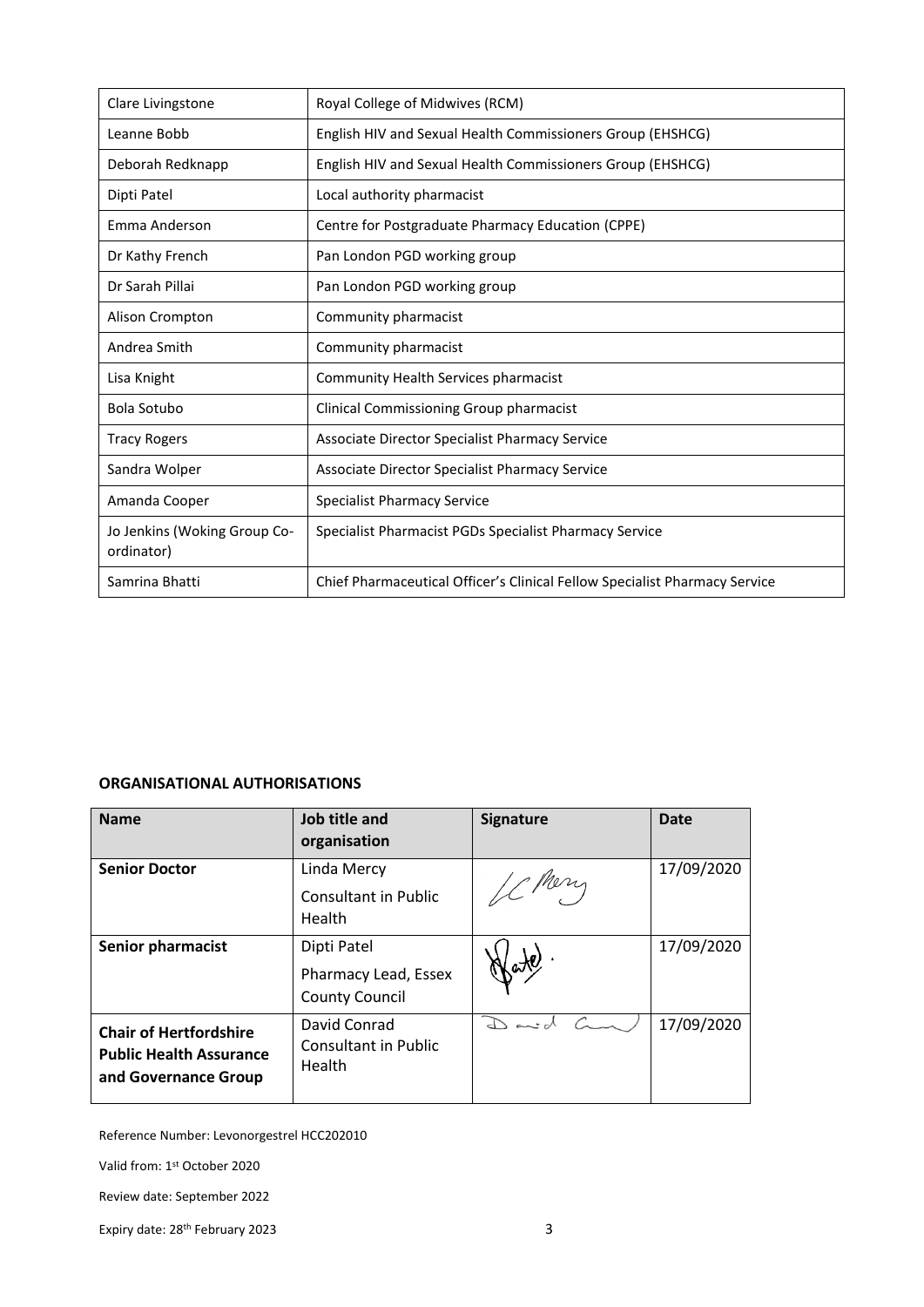| Hertfordshire Sexual Health PGD Review Group 2020     |                      |  |
|-------------------------------------------------------|----------------------|--|
| Senior Doctor                                         | Linda Mercy          |  |
| <b>Senior Pharmacist</b>                              | Dipti Patel          |  |
| Representative of professional group<br>using the PGD | <b>Helen Musson</b>  |  |
| <b>Community Pharmacist</b>                           | Purvi Barchha        |  |
| Chair of the PH AGG (Public Health<br>Consultant):    | David Conrad         |  |
| Lead Nurse- Sexual Health Herts                       | <b>Gillian Miles</b> |  |
| Health Improvement Lead- Sexual<br>Health             | Rob Bacon            |  |

Valid from: 1st October 2020

Review date: September 2022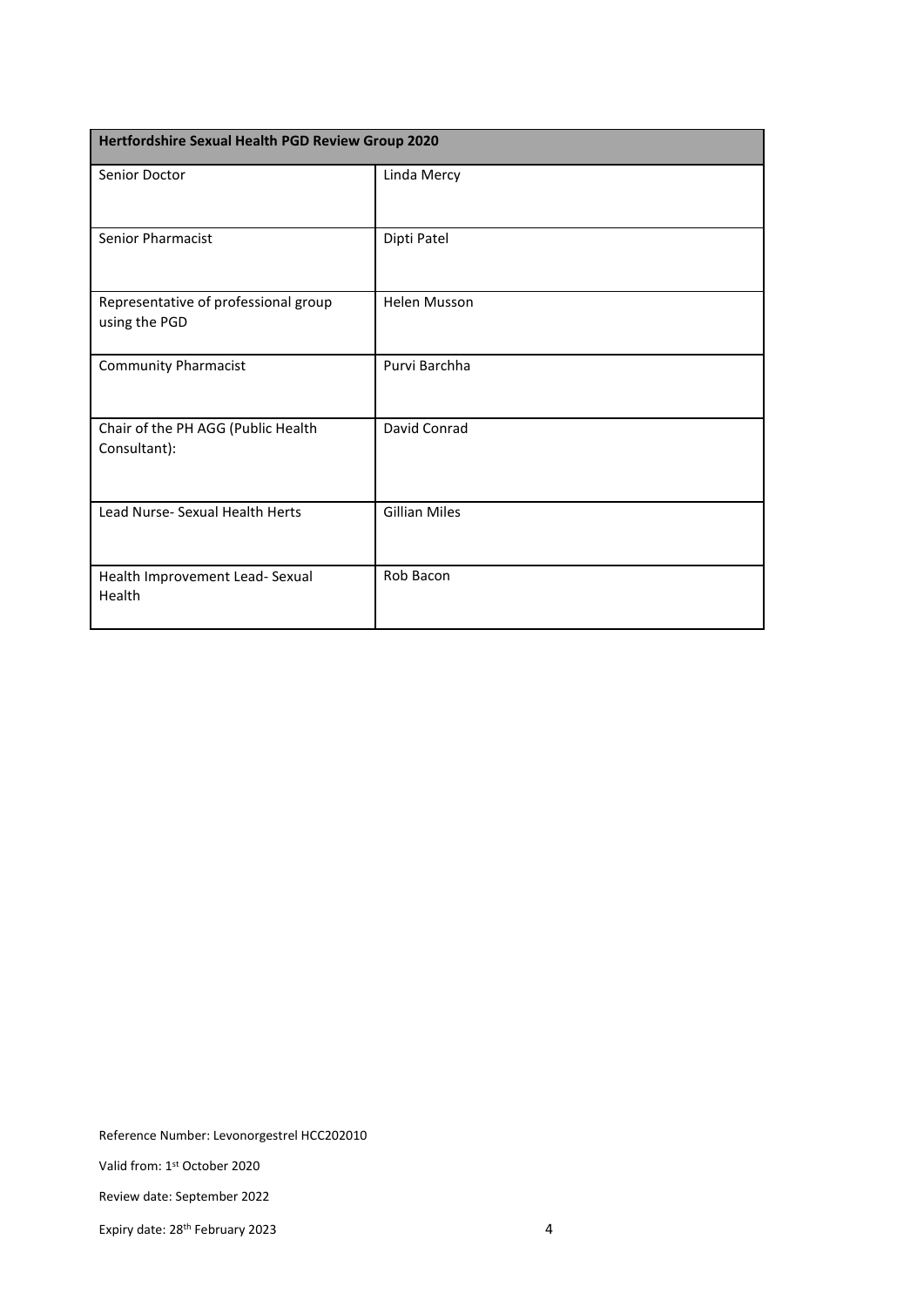#### **1. Characteristics of staff**

Reference Number: Levonorgestrel HCC202010

Valid from: 1st October 2020

Review date: September 2022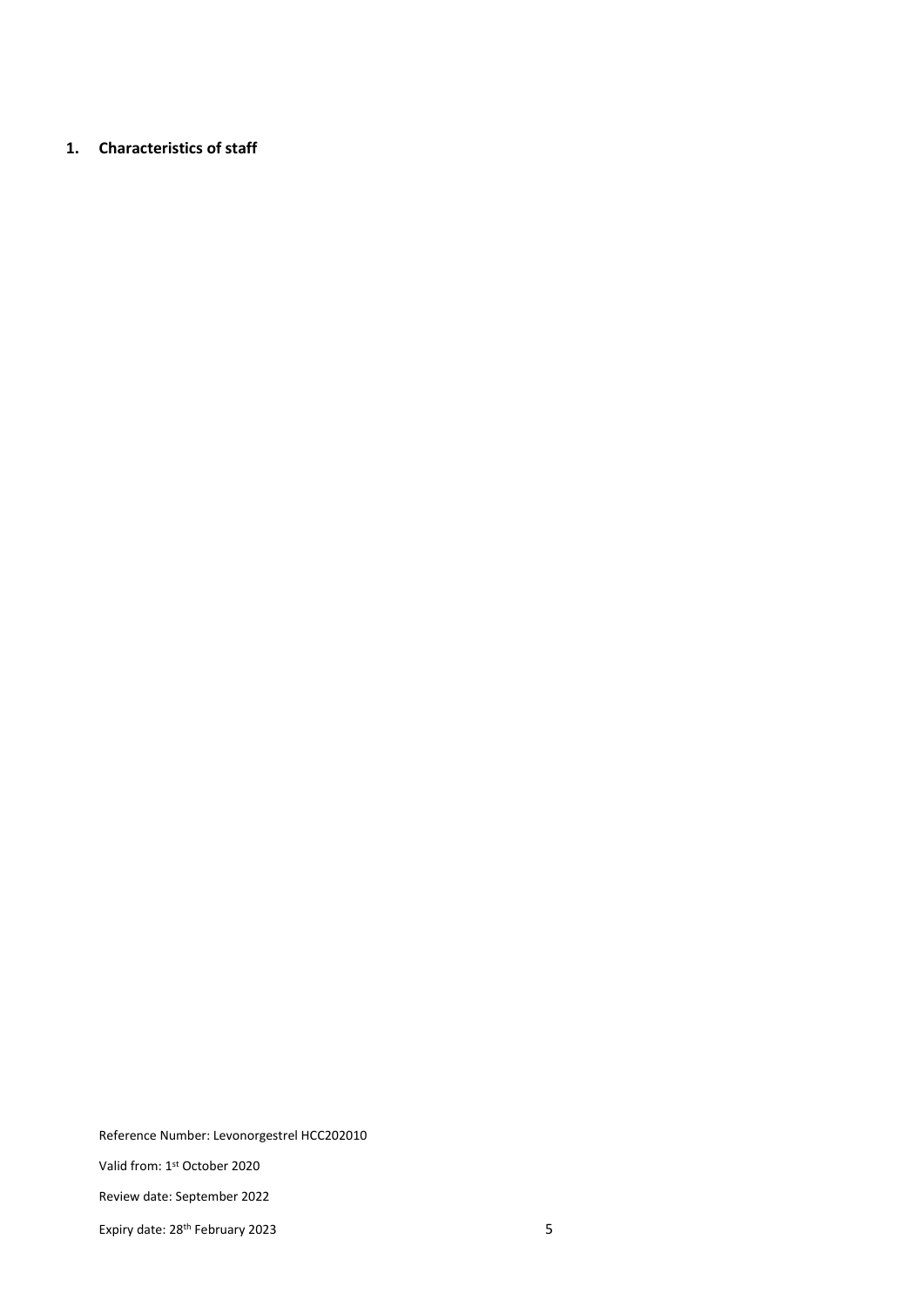| <b>Qualifications and professional</b><br>registration | Registered healthcare professional listed in the legislation as able<br>to practice under Patient Group Directions and working in<br>premises that hold a public health contract with Hertfordshire<br>County Council.                                                                                                                                                       |
|--------------------------------------------------------|------------------------------------------------------------------------------------------------------------------------------------------------------------------------------------------------------------------------------------------------------------------------------------------------------------------------------------------------------------------------------|
| <b>Initial training</b>                                | The registered healthcare professional authorised to operate<br>under this PGD must have undertaken appropriate education and<br>training and successfully completed the competencies to<br>undertake clinical assessment of patients ensuring safe provision<br>of the medicines listed in accordance with local policy.                                                    |
|                                                        | Suggested requirement for training would be successful<br>completion of a relevant contraception module/course accredited<br>or endorsed by the FSRH, CPPE or a university or advised in the<br>RCN training directory.                                                                                                                                                      |
|                                                        | The healthcare professional has completed locally required training<br>(including updates) in safeguarding children and vulnerable adults<br>or level 2 safeguarding or the equivalent.                                                                                                                                                                                      |
| <b>Competency assessment</b>                           | Individuals operating under this PGD must be assessed as<br>$\bullet$<br>competent (see Appendix A) or complete a self-declaration of<br>competence for emergency contraception.<br>Staff operating under this PGD are encouraged to review their<br>$\bullet$<br>competency using the NICE Competency Framework for health<br>professionals using patient group directions  |
| <b>Ongoing training and competency</b>                 | Individuals operating under this PGD are personally<br>$\bullet$<br>responsible for ensuring that they remain up to date with the<br>use of all medicines and guidance included in the PGD - if any<br>training needs are identified these should be addressed and<br>further training provided as required.<br>Organisational PGD and/or medication training as required by |
|                                                        | employing organisation.                                                                                                                                                                                                                                                                                                                                                      |
| <b>Additional requirements</b>                         | The pharmacist must obtain a satisfactory Disclosure & Barring<br>$\bullet$<br>Check (DBS) with Adult & Child Workforce checks. The DBS can<br>be obtained via the pharmacist's employer, an independent<br>provider or Hertfordshire County Council. The DBS should be<br>renewed every 3 years.                                                                            |
|                                                        | The LPC and Herts County Council strongly encourage<br>$\bullet$<br>Pharmacists that have received the updated DBS check from<br>HCC, to then register for the update service online<br>(https://www.gov.uk/dbs-update-service)                                                                                                                                              |

The decision to supply any medication rests with the individual registered health professional who must abide by the PGD and any associated organisational policies.

Reference Number: Levonorgestrel HCC202010

Valid from: 1st October 2020

Review date: September 2022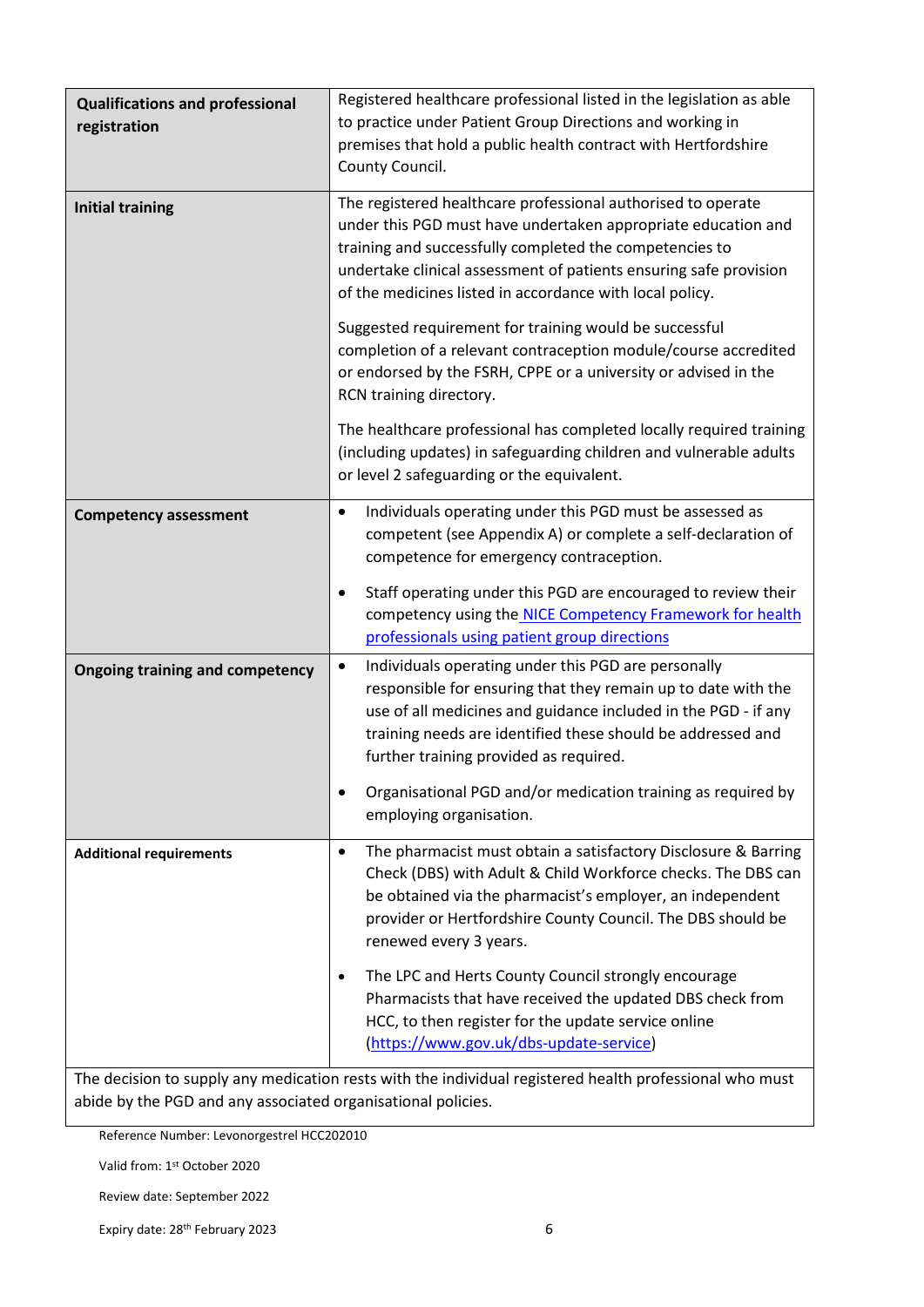#### **2. Clinical condition or situation to which this PGD applies**

| <b>Clinical condition or situation to</b><br>which this PGD applies<br><b>Criteria for inclusion</b> | To reduce the risk of pregnancy after unprotected sexual<br>intercourse (UPSI) or regular contraception has been compromised<br>or used incorrectly.<br>Females aged over 13 years and under 25 years who must be<br>$\bullet$<br>deemed to be Fraser competent and presenting for emergency<br>contraception (EC) between 0 and 96 hours following UPSI or<br>when regular contraception has been compromised or used<br>incorrectly.<br>No contraindications to the medication.<br>Informed consent given.                                                                                                                                                                                                                                                                                                                                                                                                                                                                                                                                                                                                                                                                |
|------------------------------------------------------------------------------------------------------|-----------------------------------------------------------------------------------------------------------------------------------------------------------------------------------------------------------------------------------------------------------------------------------------------------------------------------------------------------------------------------------------------------------------------------------------------------------------------------------------------------------------------------------------------------------------------------------------------------------------------------------------------------------------------------------------------------------------------------------------------------------------------------------------------------------------------------------------------------------------------------------------------------------------------------------------------------------------------------------------------------------------------------------------------------------------------------------------------------------------------------------------------------------------------------|
| <b>Criteria for exclusion</b>                                                                        | Informed consent not given.<br>$\bullet$<br>Individuals under 16 years old and assessed as lacking capacity<br>$\bullet$<br>to consent using the Fraser Guidelines.<br>Individuals 16 years of age and over and assessed as lacking<br>٠<br>capacity to consent.<br>This episode of UPSI occurred more than 96 hours ago. N.B. A<br>٠<br>dose may be given if there have been previous untreated or<br>treated episodes of UPSI within the current cycle if the most<br>recent episode of UPSI is within 96 hours.<br>Known or suspected pregnancy (N.B. a previous episode of<br>$\bullet$<br>UPSI in this cycle is not an exclusion. Consider pregnancy test if<br>more than three weeks after UPSI and no normal menstrual<br>period since UPSI).<br>Less than 21 days after childbirth.<br>Less than 5 days after miscarriage, abortion, ectopic pregnancy<br>or uterine evacuation for gestational trophoblastic disease<br>$(GTD)$ .<br>Known hypersensitivity to the active ingredient or to any<br>٠<br>component of the product - see Summary of Product<br><b>Characteristics</b><br>Use of ulipristal acetate emergency contraception in the<br>previous 5 days. |

Reference Number: Levonorgestrel HCC202010

Valid from: 1st October 2020

Review date: September 2022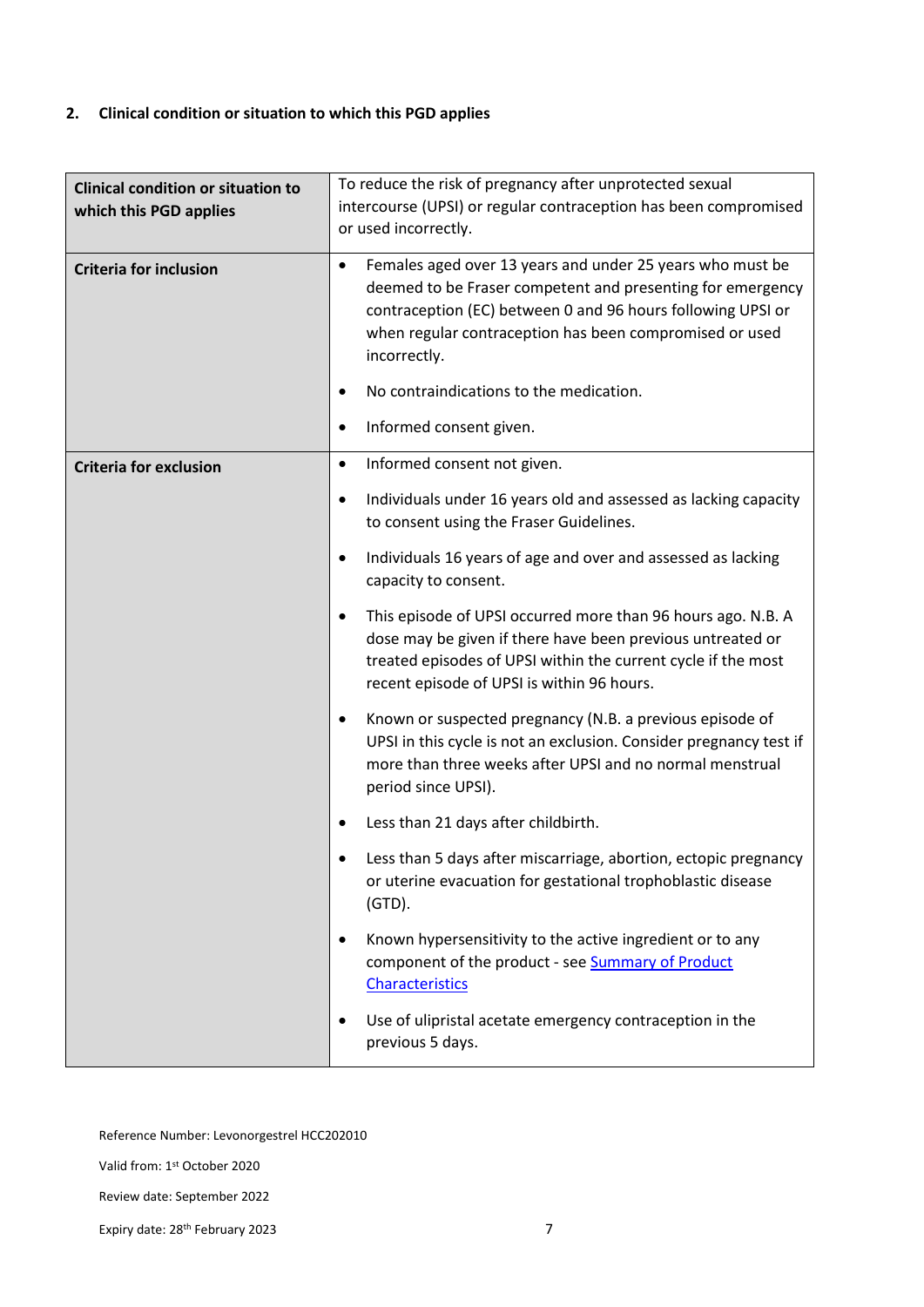| <b>Cautions including any relevant</b><br>action to be taken | All individuals should be informed that insertion of a copper<br>$\bullet$<br>intrauterine device (Cu-IUD) within five days of UPSI or within<br>five days from earliest estimated ovulation is the most<br>effective method of emergency contraception. If a Cu-IUD is<br>appropriate and acceptable supply oral EC and refer to the<br>appropriate health service provider.                                                                                            |
|--------------------------------------------------------------|--------------------------------------------------------------------------------------------------------------------------------------------------------------------------------------------------------------------------------------------------------------------------------------------------------------------------------------------------------------------------------------------------------------------------------------------------------------------------|
|                                                              | Ulipristal acetate can delay ovulation until closer to the time of<br>$\bullet$<br>ovulation than levonorgestrel. Consider ulipristal if the<br>individual presents in the five days leading up to estimated day<br>of ovulation.                                                                                                                                                                                                                                        |
|                                                              | Levonorgestrel is ineffective if taken after ovulation.<br>$\bullet$                                                                                                                                                                                                                                                                                                                                                                                                     |
|                                                              | If individual vomits within three hours from ingestion, a repeat<br>$\bullet$<br>dose may be given.                                                                                                                                                                                                                                                                                                                                                                      |
|                                                              | Individuals using enzyme-inducing drugs/herbal products or<br>$\bullet$<br>within 4 weeks of stopping them - see dose frequency section.                                                                                                                                                                                                                                                                                                                                 |
|                                                              | Body Mass Index (BMI) > $26\text{kg/m}^2$ or weight > 70kg - individuals<br>$\bullet$<br>should be advised that though oral EC methods may be safely<br>used, a high BMI may reduce the effectiveness. A Cu-IUD<br>should be recommended as the most effective method of EC. If<br>levonorgestrel is to be given see dosage section.                                                                                                                                     |
|                                                              | Consideration should be given to the current disease status of<br>$\bullet$<br>those with severe malabsorption syndromes, such as<br>acute/active inflammatory bowel disease or Crohn's disease.<br>Although the use of levonorgestrel is not contra-indicated it<br>may be less effective and so these individuals should be<br>advised that insertion of Cu-IUD would be the most effective<br>emergency contraception for them and referred accordingly if<br>agreed. |
|                                                              | If the individual is less than 16 years of age an assessment<br>$\bullet$<br>based on Fraser guidelines must be made and documented.                                                                                                                                                                                                                                                                                                                                     |
|                                                              | If the individual is less than 13 years of age the healthcare<br>$\bullet$<br>professional should speak to local safeguarding lead and follow<br>the local safeguarding policy (Appendix C)                                                                                                                                                                                                                                                                              |
|                                                              | If you have concerns regarding an adult who is being abused or<br>$\bullet$<br>neglected, call 0300 123 4042 (open 24 hours a day). For more<br>information visit:<br>https://www.hertfordshire.gov.uk/services/adult-social-<br>services/report-a-concern-about-an-adult/professionals-<br>request-social-care/professionals-make-an-social-care-<br>referral.aspx                                                                                                      |

Valid from: 1st October 2020

Review date: September 2022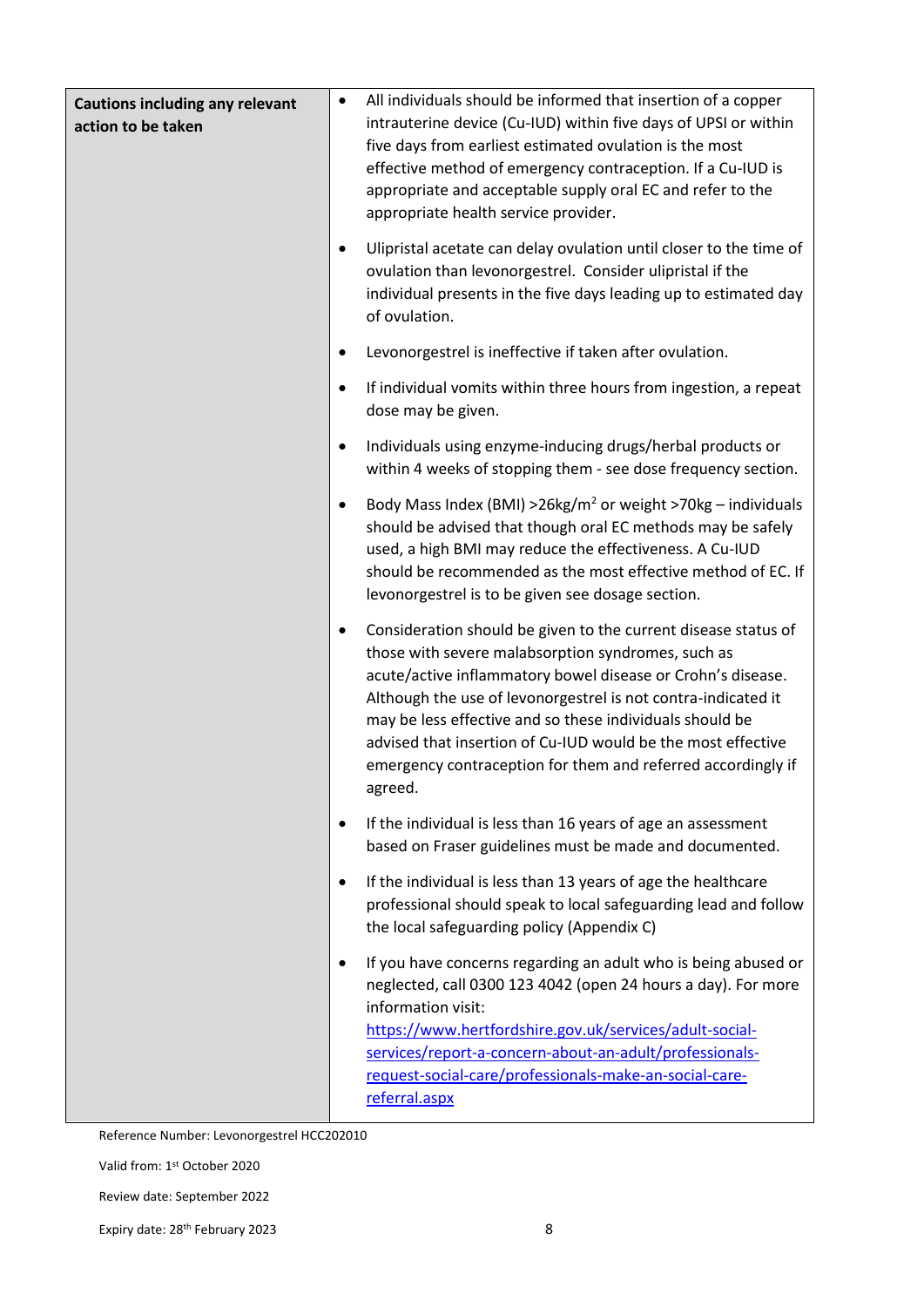|                                                                           | $\bullet$ | If the individual has not yet reached menarche consider<br>immediate onward referral for further assessment or<br>investigation to their GP or Sexual Health Hertfordshire Service<br>(SHH) call 0300 008 5522.                                        |
|---------------------------------------------------------------------------|-----------|--------------------------------------------------------------------------------------------------------------------------------------------------------------------------------------------------------------------------------------------------------|
| Action to be taken if the individual<br>is excluded or declines treatment | $\bullet$ | Explain the reasons for exclusion to the individual and<br>document in the consultation record (Hertfordshire County<br>Council's Database System (PharmOutcomes)                                                                                      |
|                                                                           | $\bullet$ | Record reason for decline in the consultation record.                                                                                                                                                                                                  |
|                                                                           |           | Offer suitable alternative emergency contraception or refer<br>the individual as soon as possible to a Sexual Health<br>Hertfordshire clinic or GP if appropriate and/or provide them<br>with information about further options.                       |
|                                                                           | ٠         | Client should be advised of the risk of pregnancy and advised<br>to test for pregnancy via a home test kit or to visit their GP or<br>Sexual Health Hertfordshire Service (SHH) call 0300 008 5522                                                     |
| <b>Additional guidance for client</b><br>under 16 years of age            | $\bullet$ | Pharmacists will have the same duty of care regardless of<br>client's age.                                                                                                                                                                             |
|                                                                           | $\bullet$ | Pharmacist is able to provide contraceptive, sexual, and<br>reproductive health advice and treatment, without parental<br>knowledge or consent, to young persons over 13 years and<br>under 16 years, provided that:                                   |
|                                                                           | $\circ$   | Client understands the advice provided and its implications.                                                                                                                                                                                           |
|                                                                           | $\circ$   | The young person may be advised to talk to their parents, but<br>must not be persuaded to tell their parents, or persuaded to<br>allow the pharmacist to tell their parents that they are seeking<br>contraceptive advice.                             |
|                                                                           | $\circ$   | The young person is likely to begin or continue having<br>unprotected sex with or without contraceptive treatment.                                                                                                                                     |
|                                                                           | $\circ$   | Her physical or mental health would otherwise be likely to<br>suffer and so provision of advice or treatment is in their best<br>interest.                                                                                                             |
|                                                                           | ٠         | Health professionals who do not offer contraceptive services<br>to under 16s should ensure that alternative arrangements are<br>in place for them to be seen urgently elsewhere.                                                                       |
|                                                                           |           | All services providing contraceptive advice and treatment to<br>young people should have a confidentiality policy making clear<br>that under 16s have the same right to confidentiality as an<br>adult considering Fraser guidelines and safeguarding. |

Valid from: 1st October 2020

Review date: September 2022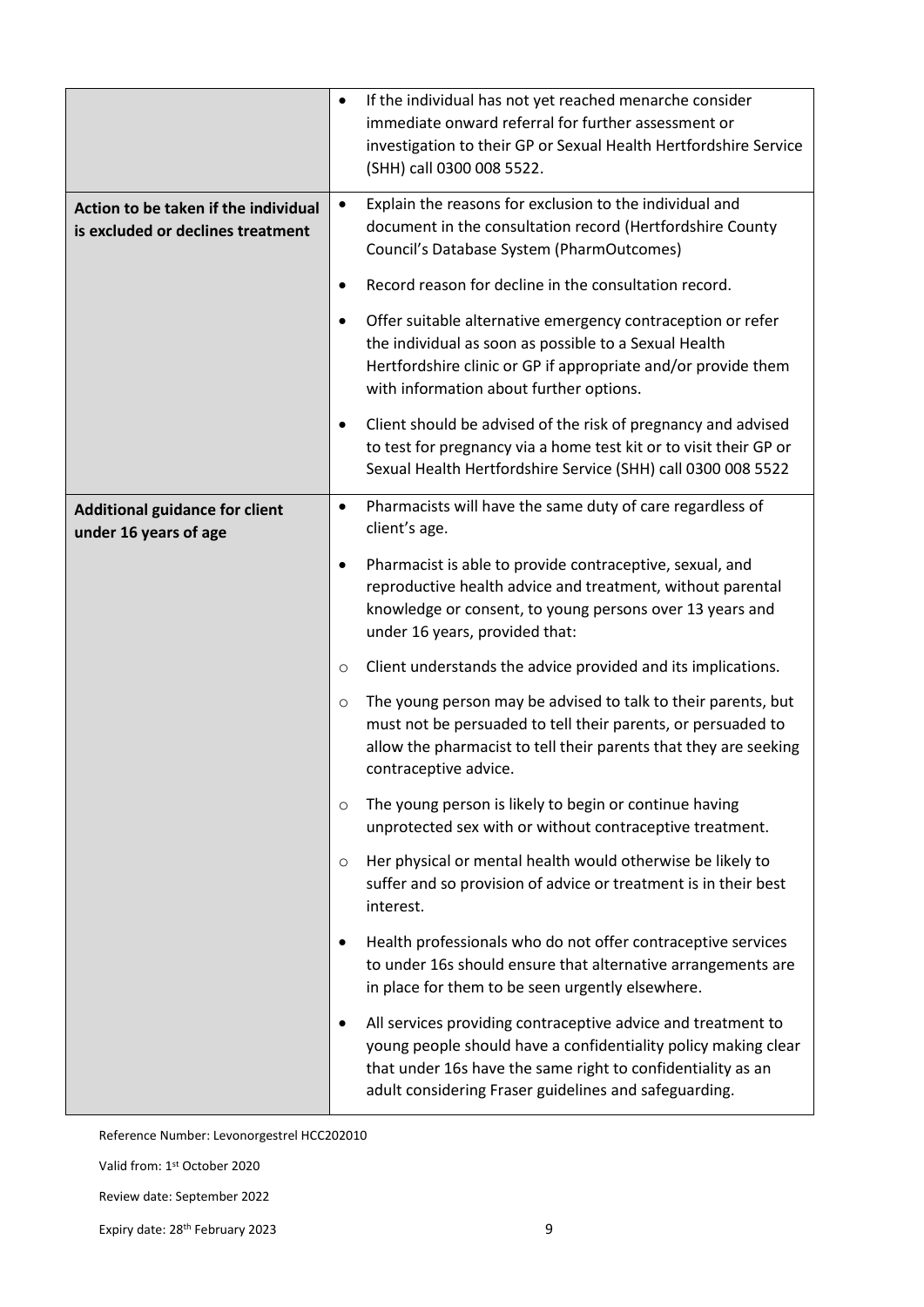#### **3. Description of treatment**

| Name, strength & formulation of<br>drug | Levonorgestrel 1500 micrograms tablet (N.B. this is equivalent to<br>1.5mg levonorgestrel)                                                                                                                                                                                                                                                                                                                                                                                                                                                                                                                                              |  |
|-----------------------------------------|-----------------------------------------------------------------------------------------------------------------------------------------------------------------------------------------------------------------------------------------------------------------------------------------------------------------------------------------------------------------------------------------------------------------------------------------------------------------------------------------------------------------------------------------------------------------------------------------------------------------------------------------|--|
| <b>Legal category</b>                   | P/POM                                                                                                                                                                                                                                                                                                                                                                                                                                                                                                                                                                                                                                   |  |
| <b>Route of administration</b>          | Oral                                                                                                                                                                                                                                                                                                                                                                                                                                                                                                                                                                                                                                    |  |
| Off label use                           | Best practice advice given by Faculty of Sexual and Reproductive<br>Healthcare (FSRH) is used for guidance in this PGD and may vary<br>from the Summary of Product Characteristics (SPC).                                                                                                                                                                                                                                                                                                                                                                                                                                               |  |
|                                         | This PGD includes off-label use in the following conditions                                                                                                                                                                                                                                                                                                                                                                                                                                                                                                                                                                             |  |
|                                         | Use between 72 and 96 hours post UPSI<br>$\circ$                                                                                                                                                                                                                                                                                                                                                                                                                                                                                                                                                                                        |  |
|                                         | Increased dose for individuals with BMI over<br>$\circ$<br>26kg/m <sup>2</sup> or weight over 70kg and in individuals<br>using liver enzyme inducing agent                                                                                                                                                                                                                                                                                                                                                                                                                                                                              |  |
|                                         | Severe hepatic impairment<br>O                                                                                                                                                                                                                                                                                                                                                                                                                                                                                                                                                                                                          |  |
|                                         | Individuals with previous salpingitis or ectopic<br>$\circ$<br>pregnancy                                                                                                                                                                                                                                                                                                                                                                                                                                                                                                                                                                |  |
|                                         | Lapp-lactase deficiency<br>$\circ$                                                                                                                                                                                                                                                                                                                                                                                                                                                                                                                                                                                                      |  |
|                                         | Hereditary problems of galactose intolerance<br>$\circ$                                                                                                                                                                                                                                                                                                                                                                                                                                                                                                                                                                                 |  |
|                                         | Glucose-galactose malabsorption<br>$\circ$                                                                                                                                                                                                                                                                                                                                                                                                                                                                                                                                                                                              |  |
|                                         | Drugs should be stored according to the conditions detailed in the<br>Storage section in this table. However, in the event of an<br>inadvertent or unavoidable deviation of these conditions the local<br>pharmacy or Medicines Management team must be consulted.<br>Where drugs have been assessed by pharmacy/Medicines<br>Management in accordance with national or specific product<br>recommendations as appropriate for continued use this would<br>constitute off-label administration under this PGD. The<br>responsibility for the decision to release the affected drugs for use<br>lies with pharmacy/Medicines Management. |  |
|                                         | Where a drug is recommended off-label consider, as part of the<br>consent process, informing the individual/parent/carer that the<br>drug is being offered in accordance with national guidance but that<br>this is outside the product licence                                                                                                                                                                                                                                                                                                                                                                                         |  |
| Dose and frequency of<br>administration | Levonorgestrel 1500mcg (1 tablet) to be taken as soon as<br>$\bullet$<br>possible up to 96 hours of UPSI.<br>Dose for those individuals taking enzyme inducing medicines                                                                                                                                                                                                                                                                                                                                                                                                                                                                |  |

Reference Number: Levonorgestrel HCC202010

Valid from: 1st October 2020

Review date: September 2022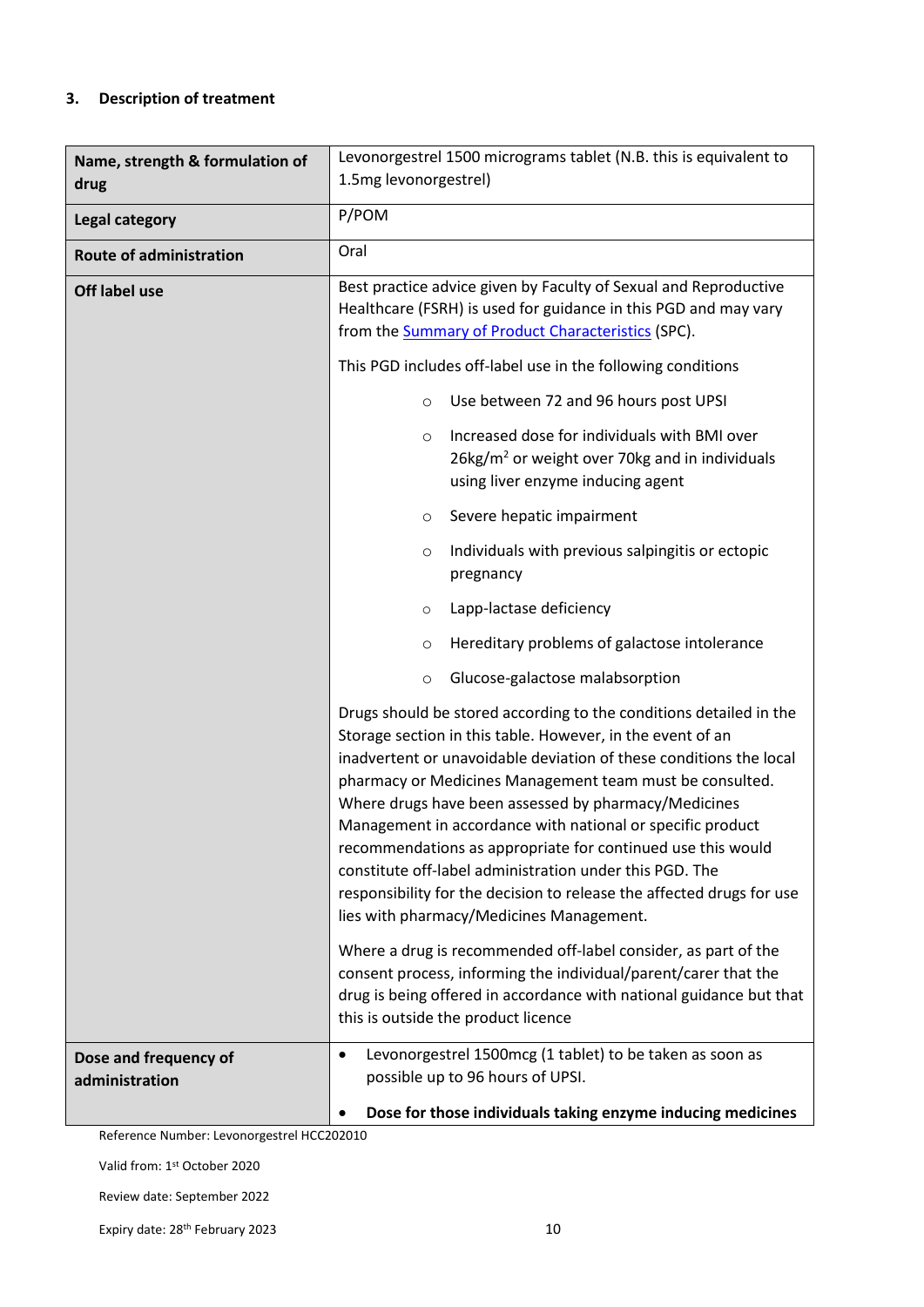|                                                     | or herbal products: An individual who requests levonorgestrel<br>whilst using enzyme-inducing drugs, or within 4 weeks of<br>stopping them, can be advised to take a total of 3mg<br>levonorgestrel (two 1500mcg tablets) as a single dose and<br>within 96 hours of UPSI.<br>Dose for those individuals with a body mass index of more<br>٠<br>than 26kg/m <sup>2</sup> or who weigh more than 70kg: An individual<br>who requests levonorgestrel with a body mass index of more<br>than 26kg/m <sup>2</sup> or who weighs more than 70kg can be offered a<br>total of 3mg levonorgestrel (two 1500mcg tablets) as a single<br>dose and within 96 hours of UPSI. |
|-----------------------------------------------------|-------------------------------------------------------------------------------------------------------------------------------------------------------------------------------------------------------------------------------------------------------------------------------------------------------------------------------------------------------------------------------------------------------------------------------------------------------------------------------------------------------------------------------------------------------------------------------------------------------------------------------------------------------------------|
| <b>Duration of treatment</b>                        | A single dose is permitted under this PGD.<br>$\bullet$<br>If vomiting occurs within 3 hours of levonorgestrel being taken<br>٠<br>a repeat dose can be supplied under this PGD.<br>Repeated doses can be given within the same cycle. Please<br>$\bullet$<br>note:                                                                                                                                                                                                                                                                                                                                                                                               |
|                                                     | If within 7 days of previous levonorgestrel offer<br>$\circ$<br>levonorgestrel again (not ulipristal)<br>If within 5 days of ulipristal then offer ulipristal again<br>$\circ$<br>(not levonorgestrel)                                                                                                                                                                                                                                                                                                                                                                                                                                                            |
| <b>Quantity to be supplied</b>                      | Appropriately labelled pack of one tablet.<br>$\bullet$<br>Two tablets can be supplied for individuals taking enzyme<br>٠<br>inducing drugs and/or individuals with a BMI of more than<br>26kg/m <sup>2</sup> or who weigh more than 70kg. The pharmacist should<br>make every effort to ascertain an accurate BMI for the client if the<br>appropriate facilities i.e. scales are available to ensure the<br>appropriate dose is given to the client.<br>An additional dose of one tablet may be supplied as detailed<br>$\bullet$<br>above if vomiting occurs within 3 hours of taking the first<br>dose and still within 96 hours of UPSI.                     |
| <b>Storage</b>                                      | Medicines must be stored securely according to national guidelines<br>and in accordance with the product SPC.                                                                                                                                                                                                                                                                                                                                                                                                                                                                                                                                                     |
| <b>Drug interactions</b>                            | A detailed list of drug interactions is available in the SPC, which is<br>available from the electronic Medicines Compendium website:<br>www.medicines.org.uk or the BNF www.bnf.org                                                                                                                                                                                                                                                                                                                                                                                                                                                                              |
| Identification & management of<br>adverse reactions | A detailed list of adverse reactions is available in the SPC, which is<br>available from the electronic Medicines Compendium website:<br>www.medicines.org.uk and BNF www.bnf.org                                                                                                                                                                                                                                                                                                                                                                                                                                                                                 |

Valid from: 1st October 2020

Review date: September 2022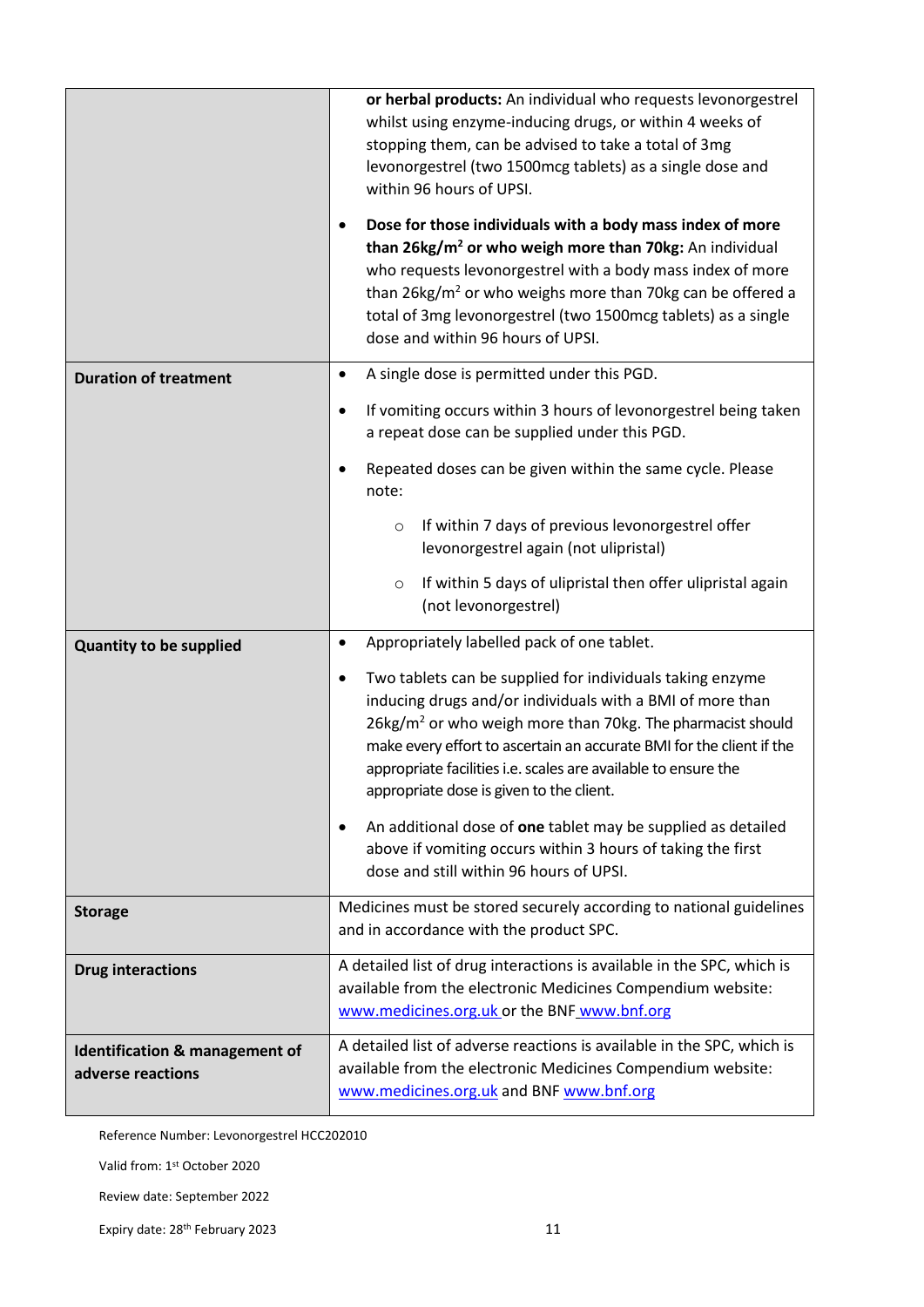|                                                                       | The following side effects are common with levonorgestrel (but<br>may not reflect all reported side effects):                                                                                                                                                                             |
|-----------------------------------------------------------------------|-------------------------------------------------------------------------------------------------------------------------------------------------------------------------------------------------------------------------------------------------------------------------------------------|
|                                                                       | Nausea and vomiting are the most common side effects.<br>٠                                                                                                                                                                                                                                |
|                                                                       | Headache, dizziness, fatigue, low abdominal pain and breast<br>$\bullet$<br>tenderness, diarrhoea.                                                                                                                                                                                        |
|                                                                       | The FSRH advises that bleeding patterns may be temporarily<br>$\bullet$<br>disturbed and spotting may occur, but most individuals will<br>have their next menstrual period within seven days of the<br>expected time                                                                      |
| <b>Management of and reporting</b><br>procedure for adverse reactions | Healthcare professionals and individuals are encouraged to<br>$\bullet$<br>report suspected adverse reactions to the Medicines and<br>Healthcare products Regulatory Agency (MHRA) using the<br>Yellow Card reporting scheme on:<br>http://yellowcard.mhra.gov.uk                         |
|                                                                       | Record all adverse drug reactions (ADRs) in the individual's<br>$\bullet$<br>medical record.                                                                                                                                                                                              |
|                                                                       | Report any adverse reactions via organisation incident policy.<br>٠                                                                                                                                                                                                                       |
|                                                                       | Report to Hertfordshire County Council via<br>$\bullet$<br>PHinvoices@hertfordshire.gov.uk                                                                                                                                                                                                |
| Written information and further<br>advice to be provided              | All methods of emergency contraception should be discussed.<br>$\bullet$<br>All individuals should be informed that fitting a Cu-IUD within<br>five days of UPSI or within five days from the earliest estimated<br>ovulation is the most effective method of emergency<br>contraception. |
|                                                                       | Ensure that a patient information leaflet (PIL) is provided<br>$\bullet$<br>within the original pack.                                                                                                                                                                                     |
|                                                                       | If vomiting occurs within three hours of taking the dose, the<br>$\bullet$<br>individual should return for another dose.                                                                                                                                                                  |
|                                                                       | Explain that menstrual disturbances can occur after the use of<br>$\bullet$<br>emergency hormonal contraception.                                                                                                                                                                          |
|                                                                       | Provide advice on ongoing contraceptive methods, including<br>$\bullet$<br>how these can be accessed. Online information can be<br>accessed from www.hertfordshire.gov.uk/contraception                                                                                                   |
|                                                                       | Repeated episodes of UPSI within one menstrual cycle - the<br>٠<br>dose may be repeated more than once in the same menstrual<br>cycle should the need occur.                                                                                                                              |

Valid from: 1st October 2020

Review date: September 2022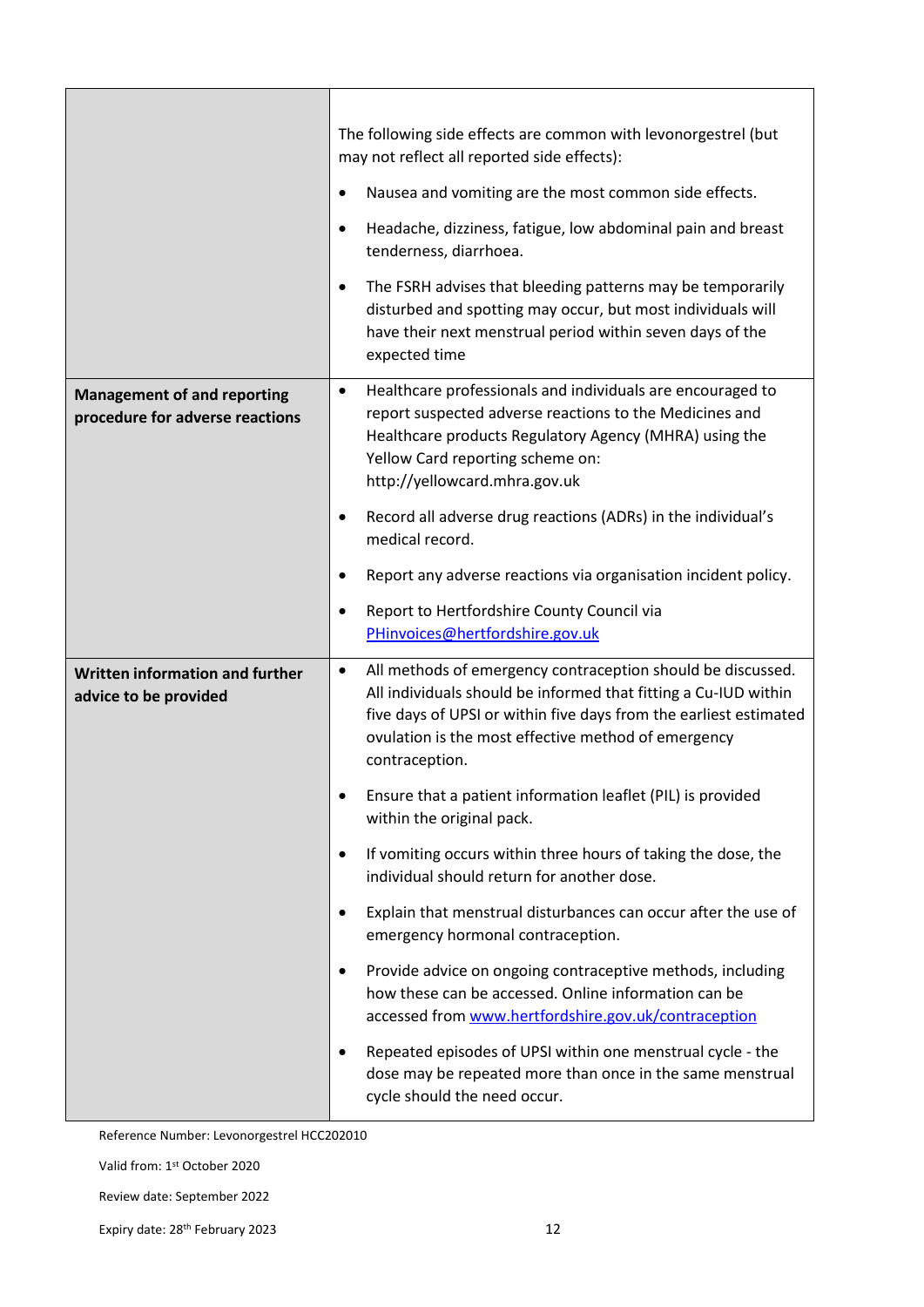|                            | ٠         | Individuals using hormonal contraception should restart their<br>regular hormonal contraception immediately. Avoidance of<br>pregnancy risk (i.e. use of condoms or abstain from<br>intercourse) should be advised until fully effective.<br>Advise a pregnancy test three weeks after treatment<br>especially if the expected period is delayed by more than<br>seven days or abnormal (e.g. shorter or lighter than usual), or<br>if using hormonal contraception which may affect bleeding<br>pattern. |
|----------------------------|-----------|-----------------------------------------------------------------------------------------------------------------------------------------------------------------------------------------------------------------------------------------------------------------------------------------------------------------------------------------------------------------------------------------------------------------------------------------------------------------------------------------------------------|
|                            | ٠         | Promote the use of condoms to protect against sexually<br>transmitted infections (STIs) and advise on the possible need<br>for screening for STIs.                                                                                                                                                                                                                                                                                                                                                        |
|                            |           | There is no evidence of harm if someone becomes pregnant<br>in a cycle when they had used emergency hormonal<br>contraception.                                                                                                                                                                                                                                                                                                                                                                            |
| Advice/follow up treatment | $\bullet$ | The individual should be advised to seek medical advice in the<br>event of an adverse reaction.                                                                                                                                                                                                                                                                                                                                                                                                           |
|                            |           | The individual should attend an appropriate health service<br>provider if their period is delayed, absent or abnormal or if<br>they are otherwise concerned.                                                                                                                                                                                                                                                                                                                                              |
|                            |           | Pregnancy test as required (see advice to individual above).                                                                                                                                                                                                                                                                                                                                                                                                                                              |
|                            | ٠         | Individuals advised how to access on-going contraception and<br>STI screening as required. For more information visit<br>www.hertfordshire.gov.uk/contraception                                                                                                                                                                                                                                                                                                                                           |
| <b>Records</b>             | $\bullet$ | Records should be signed and dated (or a password-controlled<br>e-records) and securely kept for a defined period in line with<br>local policy                                                                                                                                                                                                                                                                                                                                                            |
|                            |           | All records should be clear, legible and contemporaneous                                                                                                                                                                                                                                                                                                                                                                                                                                                  |
|                            | ٠         | A record of all individuals receiving treatment under this PGD<br>should also be kept for audit purposes in accordance with local<br>policy                                                                                                                                                                                                                                                                                                                                                               |
|                            |           | PharmOutcomes should be used in the first instance, if not<br>readily available then the pharmacy is able to use paper<br>proformas                                                                                                                                                                                                                                                                                                                                                                       |
|                            |           | The paper copy should be kept in the pharmacy according to<br>the record keeping procedures. The details should be added<br>on to PharmOutcomes as soon as possible and then the paper<br>copy shredded immediately and treated as confidential waste.                                                                                                                                                                                                                                                    |

Valid from: 1st October 2020

Review date: September 2022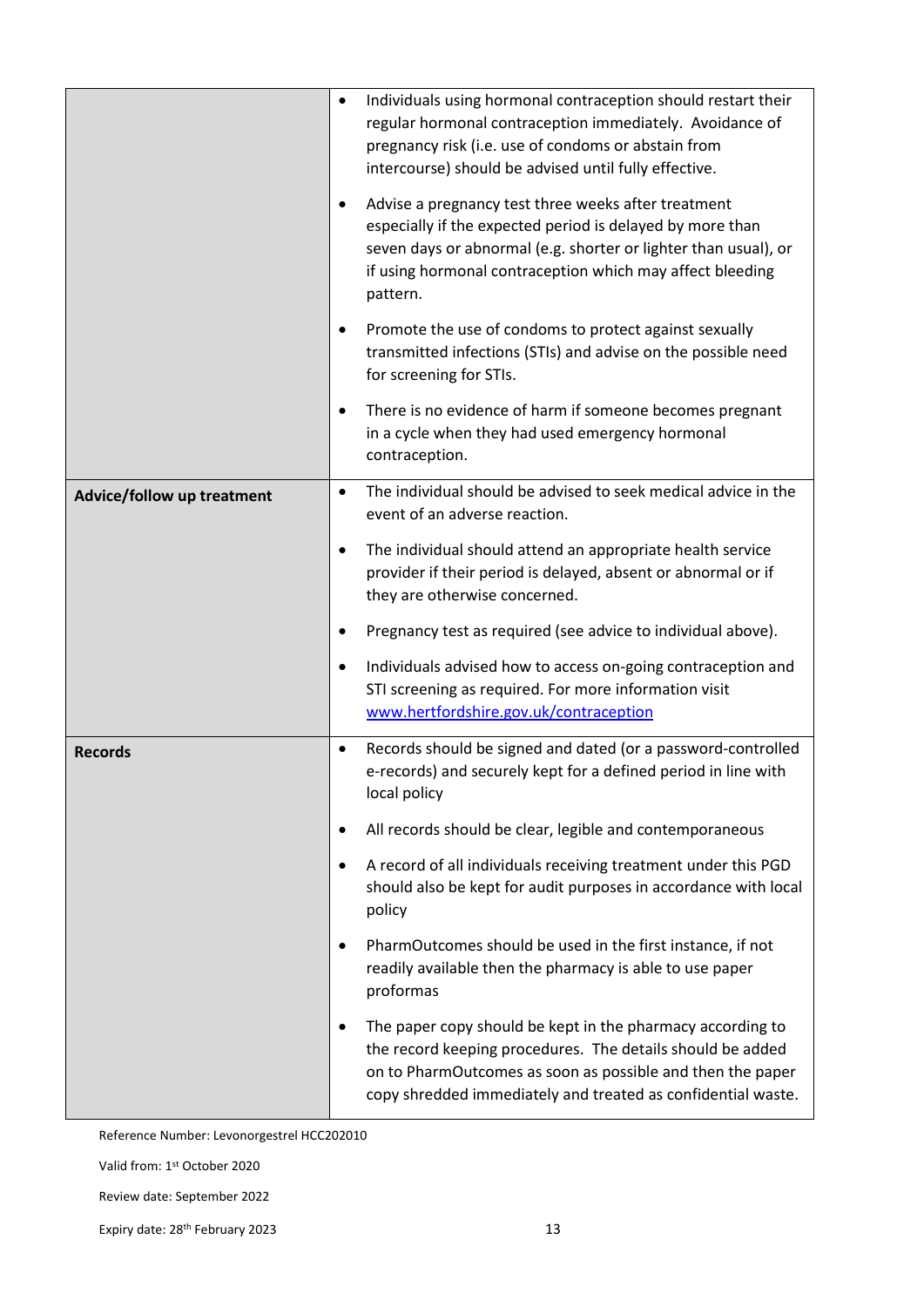| $\bullet$ | The PharmOutcomes record will act as the record retained by<br>the Pharmacy for 8 years (adults) or until the 25th birthday in a<br>child (age 26 if entry made when the person was 17) |
|-----------|-----------------------------------------------------------------------------------------------------------------------------------------------------------------------------------------|
|           | In discussion with the patient enter treatment details onto<br>PharmOutcomes to ensure payment within 10 days of the<br>consultation date.                                              |
|           | Record:                                                                                                                                                                                 |
|           | The consent of the individual and                                                                                                                                                       |
|           | If individual is under 13 years of age record action taken<br>$\circ$                                                                                                                   |
|           | If individual is under 16 years of age document capacity<br>O<br>using Fraser guidelines. If not competent record action<br>taken.                                                      |
|           | If individual over 16 years of age and not competent,<br>$\circ$<br>record action taken                                                                                                 |
|           | Name of individual, postcode, date of birth                                                                                                                                             |
| ٠         | GP contact details where appropriate                                                                                                                                                    |
| $\bullet$ | Relevant past and present medical history, including<br>medication history. Examination finding where relevant e.g.<br>weight                                                           |
|           | Any known drug allergies                                                                                                                                                                |
|           | Name of registered health professional operating under the<br><b>PGD</b>                                                                                                                |
|           | Name of medication supplied                                                                                                                                                             |
|           | Date of supply                                                                                                                                                                          |
|           | Dose supplied                                                                                                                                                                           |
|           | Quantity supplied                                                                                                                                                                       |
|           | Advice given, including advice given if excluded or declines<br>treatment                                                                                                               |
|           | Details of any adverse drug reactions and actions taken                                                                                                                                 |
|           | Advice given about the medication including side effects,<br>benefits, and when and what to do if any concerns                                                                          |
|           | Any referral arrangements made                                                                                                                                                          |
|           | Any supply outside the terms of the product marketing                                                                                                                                   |

Valid from: 1st October 2020

Review date: September 2022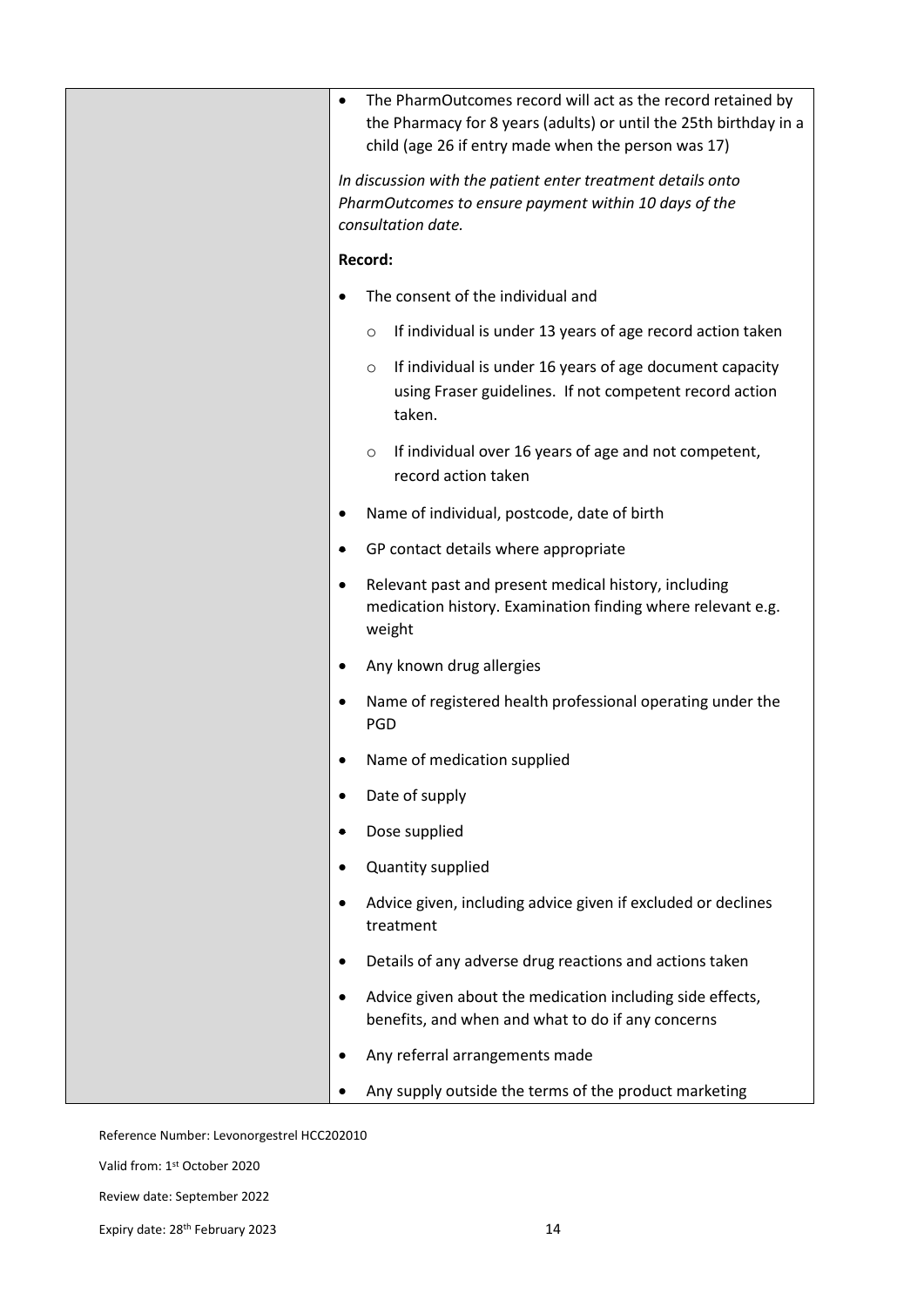|  | authorisation                                            |
|--|----------------------------------------------------------|
|  | Recorded that supplied via Patient Group Direction (PGD) |

#### **4. Key references**

| <b>Key references (accessed</b><br>December 2019) | Electronic Medicines Compendium http://www.medicines.org.uk/<br>Electronic BNF https://bnf.nice.org.uk/                                                                                                                             |
|---------------------------------------------------|-------------------------------------------------------------------------------------------------------------------------------------------------------------------------------------------------------------------------------------|
|                                                   | NICE Medicines practice guideline "Patient Group Directions"<br>https://www.nice.org.uk/guidance/mpg2                                                                                                                               |
|                                                   | Faculty of Sexual and Reproductive Health Clinical Guidance:<br>Emergency Contraception - December 2017 Updated December 2018<br>https://www.fsrh.org/standards-and-guidance/current-clinical-<br>guidance/emergency-contraception/ |
|                                                   | Faculty of Sexual and Reproductive Health Drug Interactions with<br>Hormonal Contraception - November 2017<br>https://www.fsrh.org/standards-and-guidance/current-clinical-<br>guidance/drug-interactions/                          |
|                                                   | Royal Pharmaceutical Society Safe and Secure Handling of Medicines<br>December 2018 https://www.rpharms.com/recognition/setting-<br>professional-standards/safe-and-secure-handling-of-medicines                                    |

Reference Number: Levonorgestrel HCC202010

Valid from: 1st October 2020

Review date: September 2022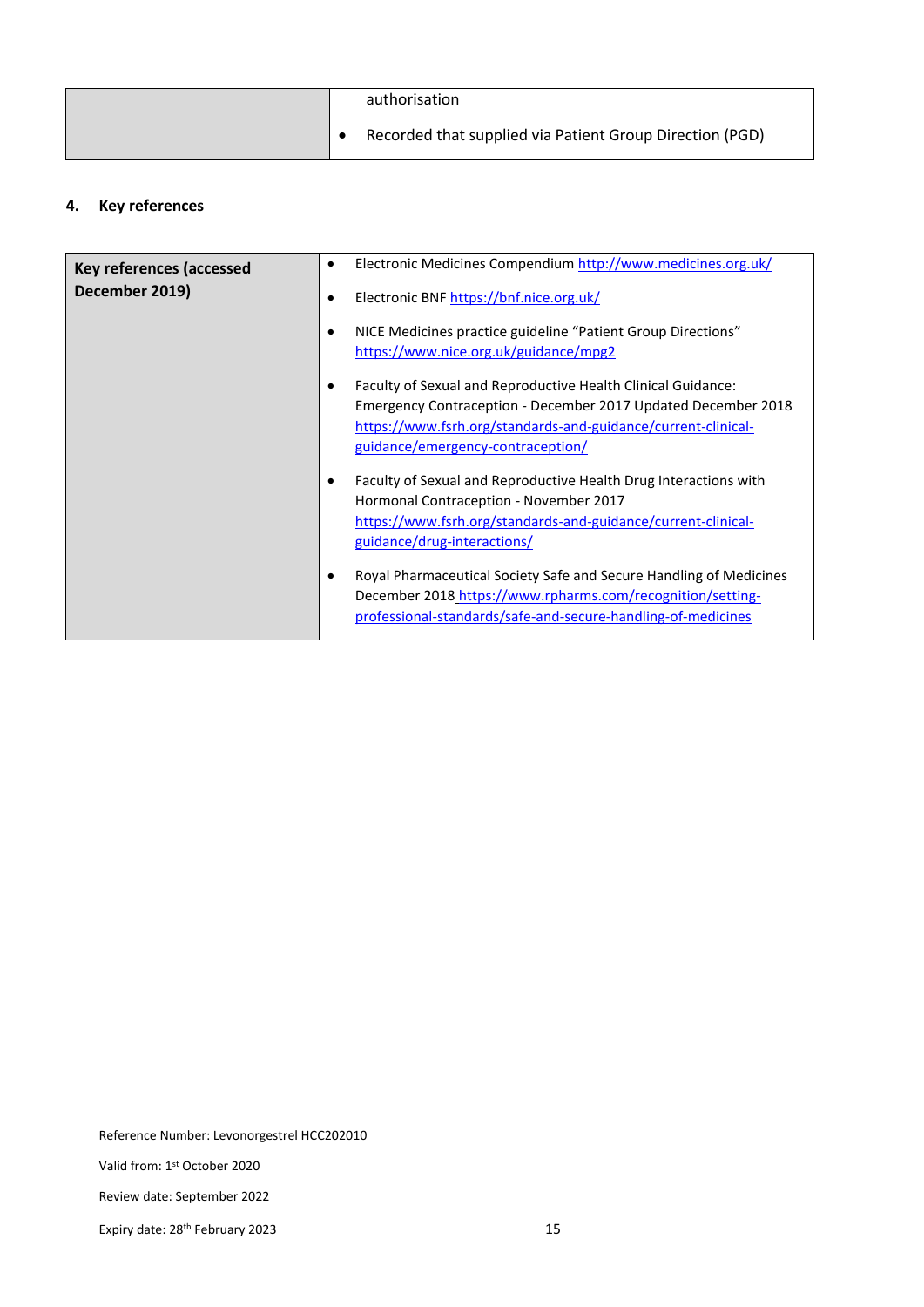#### **APPENDIX A - Registered Pharmacist Authorisation Sheet**

#### **PGD HCC 2020 10 - Levonorgestrel Emergency Contraception**

#### Valid from: 1<sup>st</sup> October, 2020 **st October, 2020 Expiry: 28th February, 2023**

Before signing this PGD, check that the document has had the necessary authorisations. Without these, this PGD is not lawfully valid.

#### **Registered Pharmacist**

By signing this patient group direction you are indicating that you agree to its contents and that you will work within it.

Patient group directions do not remove inherent professional obligations or accountability.

It is the responsibility of each professional to practise only within the bounds of their own competence and professional code of conduct.

# **I confirm that I have read and understood the content of this Patient Group Direction and that I am willing and competent to work to it within my professional code of conduct. Name Designation Signature Date**

#### **Authorising manager**

**I confirm that the registered pharmacists named above have declared themselves suitably trained and competent to work under this PGD. I give authorisation on behalf of:**

**Pharmacy name ……………………………………………………………………….**

**F Code:………………………………** 

**for the above named pharmacists who have signed the PGD to work under it.**

| <b>Name</b> | <b>Designation</b> | <b>Signature</b> | <b>Date</b> |
|-------------|--------------------|------------------|-------------|
|             |                    |                  |             |

Score through unused rows in the list of registered health professionals to prevent additions post managerial authorisation.

Reference Number: Levonorgestrel HCC202010

Valid from: 1st October 2020

Review date: September 2022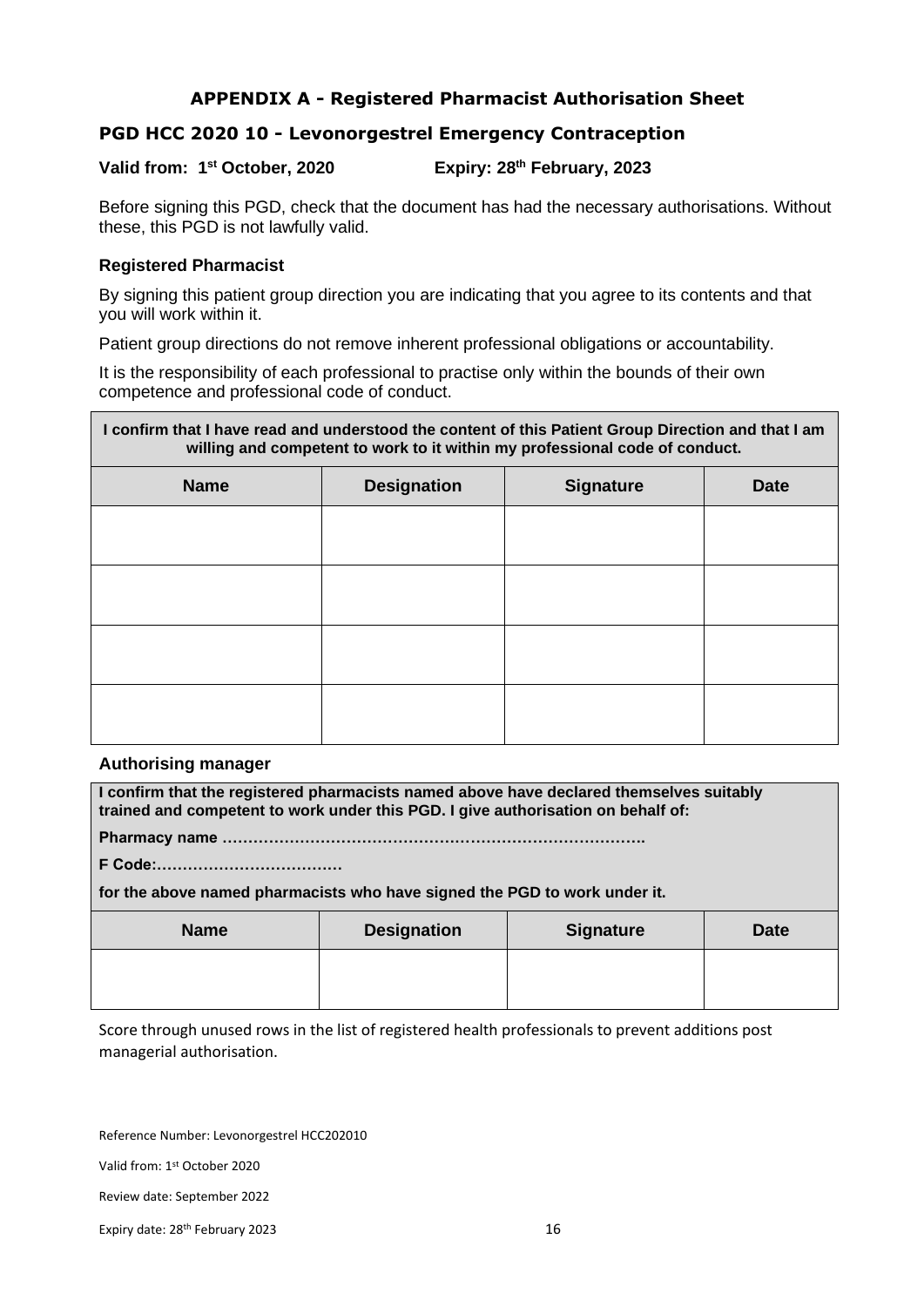The patient group direction is to be read, agreed and signed by each registered pharmacist it applies to. One copy should be given to each participating Pharmacist. The original signed copy should be retained and be easily available within the Community Pharmacy.

Reference Number: Levonorgestrel HCC202010

Valid from: 1st October 2020

Review date: September 2022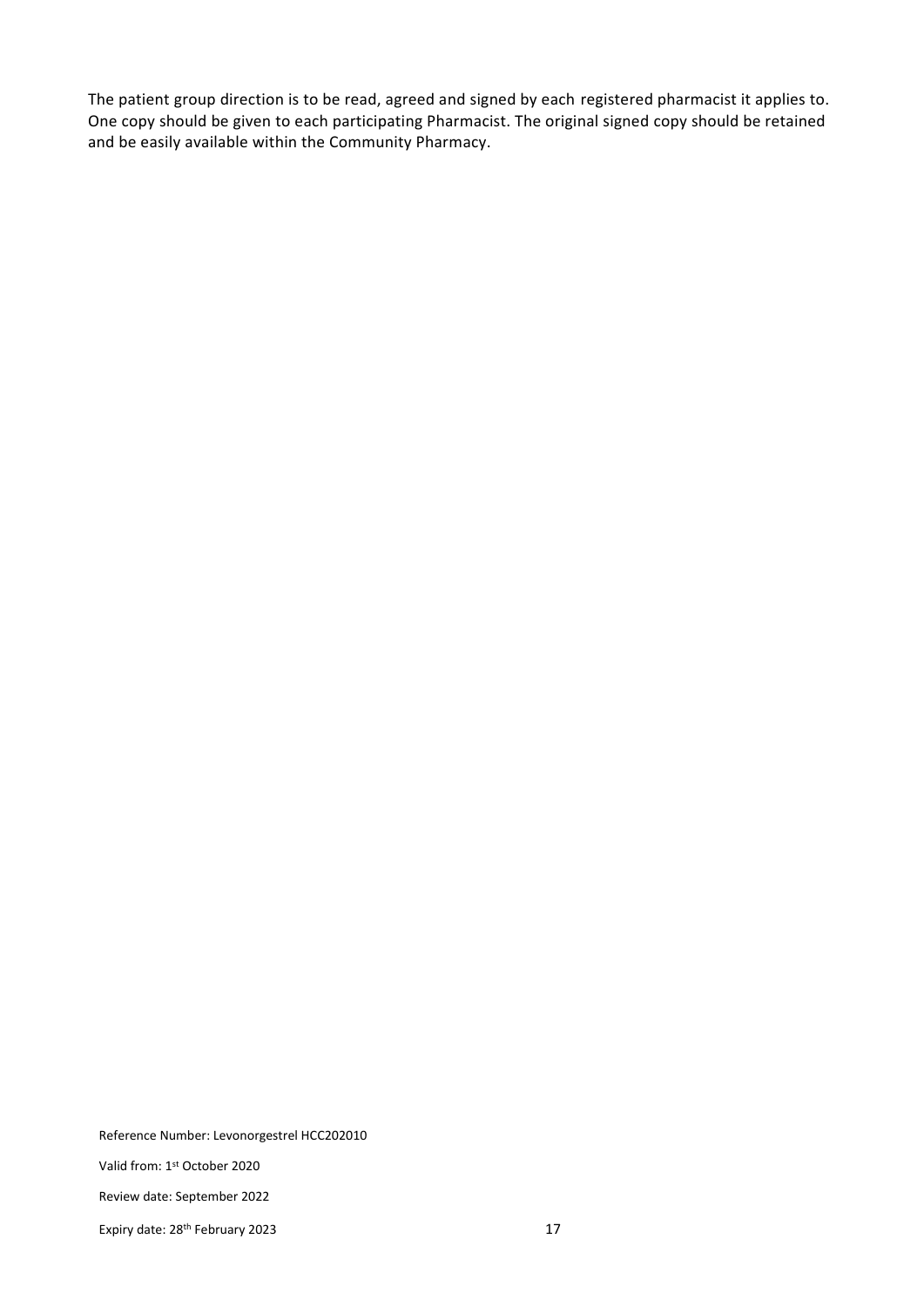#### **APPENDIX B**

#### **Emergency Contraception (Levonorgestrel)**

#### **Assessment and Supply Form AS1**

#### **This data needs to be entered onto PharmOutcomes as soon as possible and should be no later than 10 days after the consultation, in order to secure payment.**

| <b>CONSULTATION /SERVICE USER DETAILS</b>                                                                                                                           |                                    |     |                                                              |            |            |
|---------------------------------------------------------------------------------------------------------------------------------------------------------------------|------------------------------------|-----|--------------------------------------------------------------|------------|------------|
| Service Username                                                                                                                                                    | Address (first half + first digit) |     |                                                              |            |            |
| Age or DOB<br>(enter as DD-MM-YYYY)                                                                                                                                 |                                    |     | Confidentiality explained Y/N (do not proceed if this is no) |            |            |
| <b>Height</b>                                                                                                                                                       | Weight                             |     |                                                              | <b>BMI</b> |            |
| Pharmacist should make every effort to ascertain an accurate BMI if the appropriate facilities i.e. scales are available to ensure the<br>appropriate dose is given |                                    |     |                                                              |            |            |
| Consent to follow up $\Box$                                                                                                                                         |                                    |     |                                                              |            |            |
| <b>Contact Details</b>                                                                                                                                              |                                    |     |                                                              |            |            |
| Ethnicity                                                                                                                                                           |                                    |     |                                                              |            |            |
| <b>Consultation Date</b>                                                                                                                                            | Time                               |     | Pharmacy Stamp or<br>Pharmacy Name & Address                 |            | Pharmacist |
| Child Sexual Exploitation (CSE) Checklist for Under 18s                                                                                                             |                                    |     |                                                              |            |            |
| CSE considered<br>Please consider the following checklist                                                                                                           |                                    | Y/N |                                                              |            |            |
| Reference Number: Levonorgestrel HCC202010                                                                                                                          |                                    |     |                                                              |            |            |

Valid from: 1st October 2020

Review date: September 2022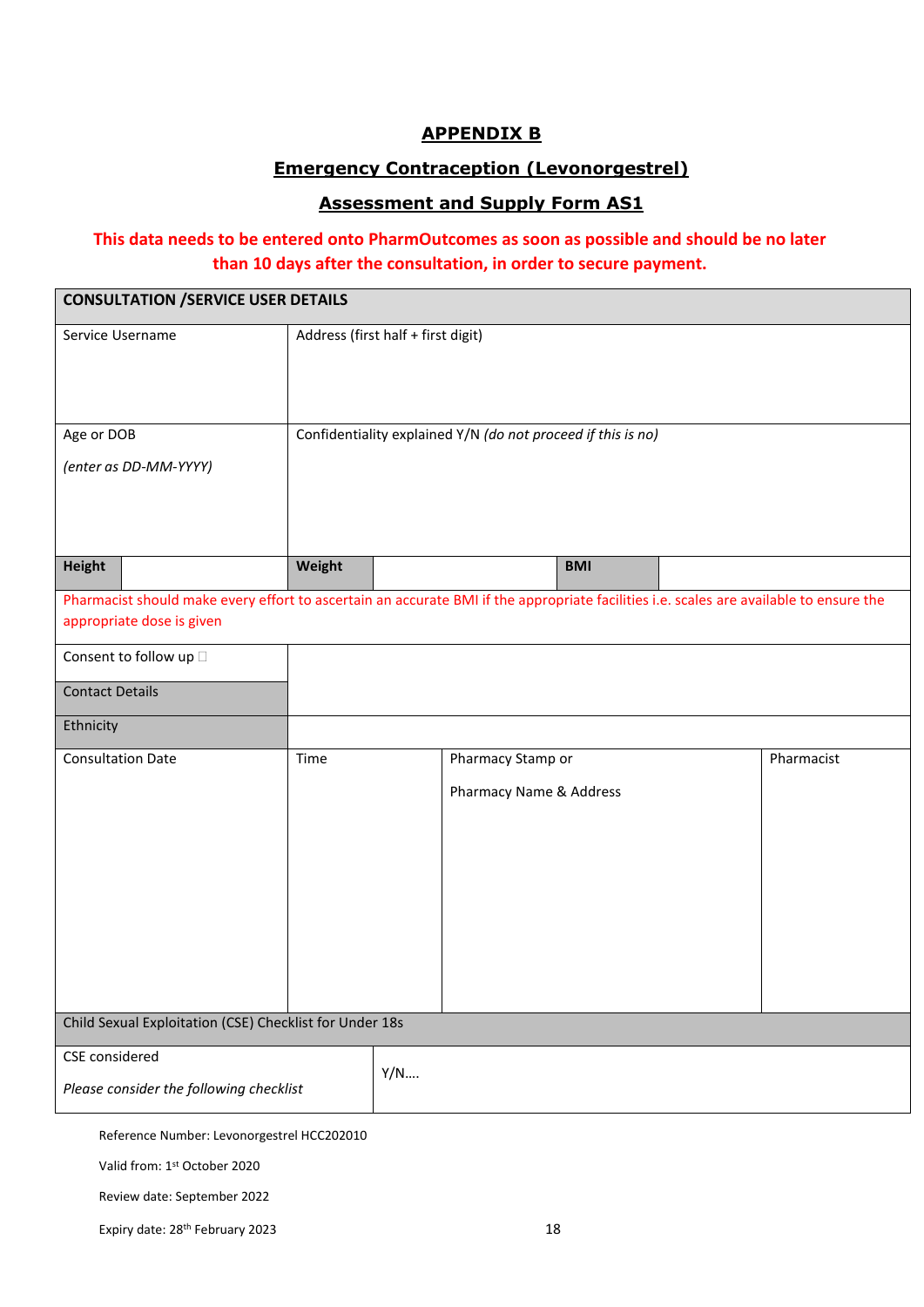| of possible signs of CSE:                   |                                                                                                                  |
|---------------------------------------------|------------------------------------------------------------------------------------------------------------------|
| Under the Influence of Alcohol<br>$\bullet$ |                                                                                                                  |
| Under the influence of drugs<br>$\bullet$   |                                                                                                                  |
| Signs of self-harm<br>$\bullet$             |                                                                                                                  |
| Signs of physical injury<br>$\bullet$       |                                                                                                                  |
| Distrust of authority figures<br>$\bullet$  |                                                                                                                  |
| Inappropriate / Harmful sexual<br>$\bullet$ |                                                                                                                  |
| behaviour or pregnancy                      |                                                                                                                  |
| Looking concerned or<br>$\bullet$           |                                                                                                                  |
| frightened in the company of                |                                                                                                                  |
| adults                                      |                                                                                                                  |
| Repeat Clients-                             |                                                                                                                  |
| Provision of EHC                            |                                                                                                                  |
| Disclosure e.g. of Abuse<br>$\bullet$       |                                                                                                                  |
| Older Boyfriend/Girlfriend<br>$\bullet$     |                                                                                                                  |
| Relationship                                |                                                                                                                  |
|                                             | $Y/N$                                                                                                            |
| Safeguarding concerns                       | If yes refer to safeguarding information                                                                         |
| <b>Cycle Information</b>                    |                                                                                                                  |
| Is the client having periods                | Y/N                                                                                                              |
| <b>Pregnancy Suspected</b>                  | Y/N                                                                                                              |
| First day of LMP                            |                                                                                                                  |
| Cycle Length                                |                                                                                                                  |
| <b>Pregnancy Suspected</b>                  | $Y/N$                                                                                                            |
|                                             | (Refer to Sexual Health Services or GP if the answer is yes)                                                     |
| Time since unprotected sexual               | $\Box$ <24 hours                                                                                                 |
| intercourse (UPSI)                          | □ 24-48 hours                                                                                                    |
|                                             | □ 48-96 hours                                                                                                    |
|                                             | □ 96-120 hours Consider Ulipristal□ >120 hours Refer to Sexual Health Services, or GP<br>complete details below) |
| <b>Client Referred</b>                      |                                                                                                                  |
|                                             |                                                                                                                  |

Valid from: 1st October 2020

Review date: September 2022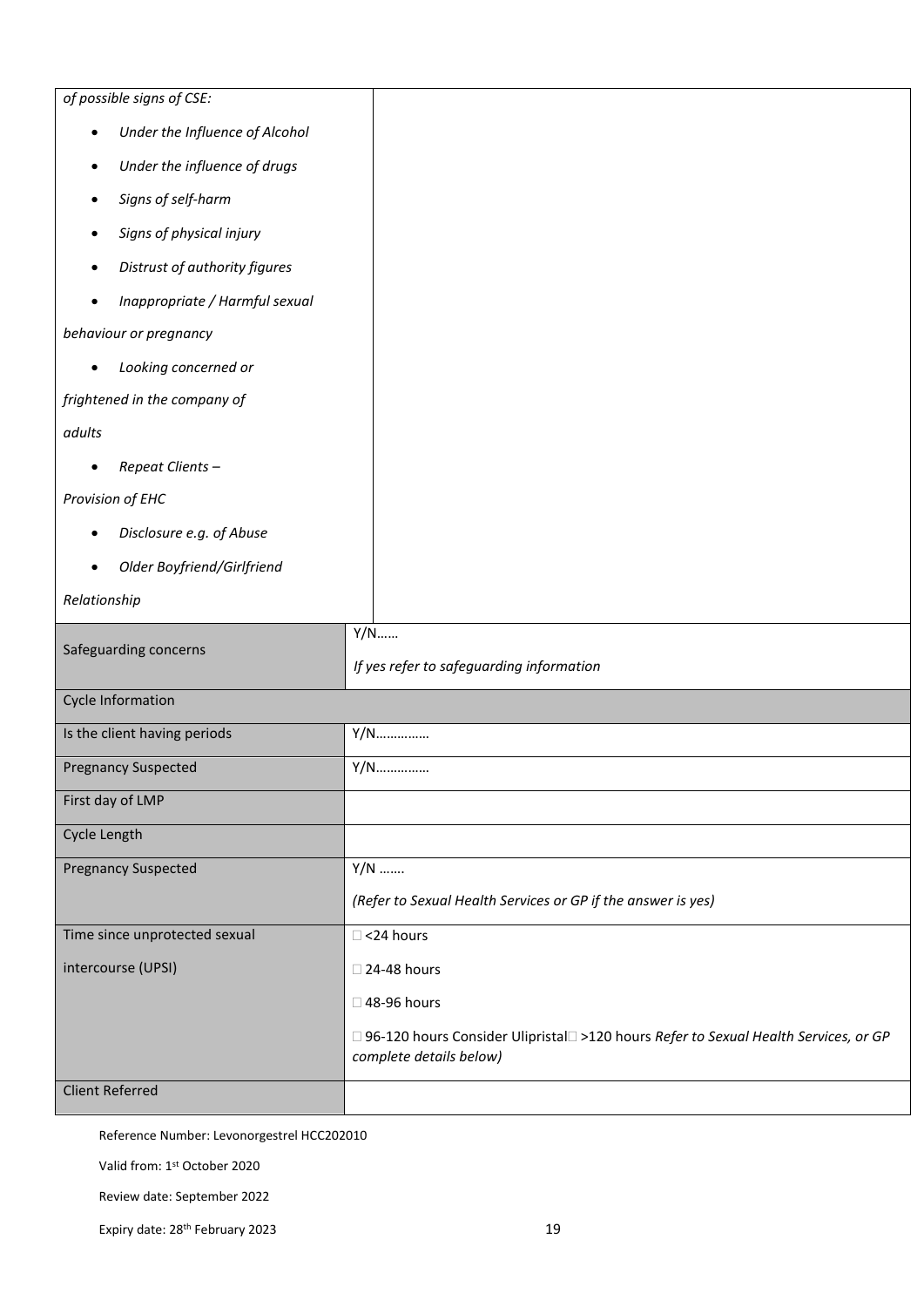#### Criteria for Inclusion for EHC

| Reason for Request                                                           | □ No contraception           |                              |           |
|------------------------------------------------------------------------------|------------------------------|------------------------------|-----------|
|                                                                              |                              |                              |           |
|                                                                              | $\Box$ Missed pill           |                              |           |
|                                                                              | Missed pill advice given Y/N |                              |           |
|                                                                              | □ Condom Failure             |                              |           |
|                                                                              | □ Vomiting/Diarrhoea         |                              |           |
|                                                                              | □ Antibiotic/Drug Therapy    |                              |           |
|                                                                              |                              |                              |           |
|                                                                              |                              |                              |           |
| <b>Emergency Contraception Options</b>                                       |                              |                              |           |
| All options for EHC discussed (tick to indicate discussion)                  |                              | $\square$ EHC<br>$\Box$ IUCD |           |
|                                                                              |                              |                              |           |
| Consent for Treatment Y/N                                                    |                              |                              |           |
|                                                                              |                              |                              |           |
|                                                                              |                              |                              |           |
| Criteria for Referral (Exclusion) for EHC                                    |                              | Yes (refer)                  | <b>No</b> |
| Do any of the following apply?                                               |                              |                              |           |
| UPSI occurred more than 96 hours ago                                         |                              |                              |           |
| (Refer to Ulipristal PGD, Sexual Health Services or GP                       |                              |                              |           |
| if over 96 hours since earliest UPSI in cycle - complete details below)      |                              |                              |           |
| No consent                                                                   |                              |                              |           |
| Client already received TWO supplies of EHC in current cycle                 |                              |                              |           |
| Pregnant or likely to be pregnant                                            |                              |                              |           |
| Knowingly supplying to a third party                                         |                              |                              |           |
| Last period abnormal or more than 5 days late                                |                              |                              |           |
| Less than 21 days postpartum                                                 |                              |                              |           |
| Known hypersensitivity to Levonorgestrel or Excipients                       |                              |                              |           |
| Client has taken Ulipristal acetate within the previous 5 days Can result in |                              |                              |           |

Reference Number: Levonorgestrel HCC202010

Valid from: 1st October 2020

Review date: September 2022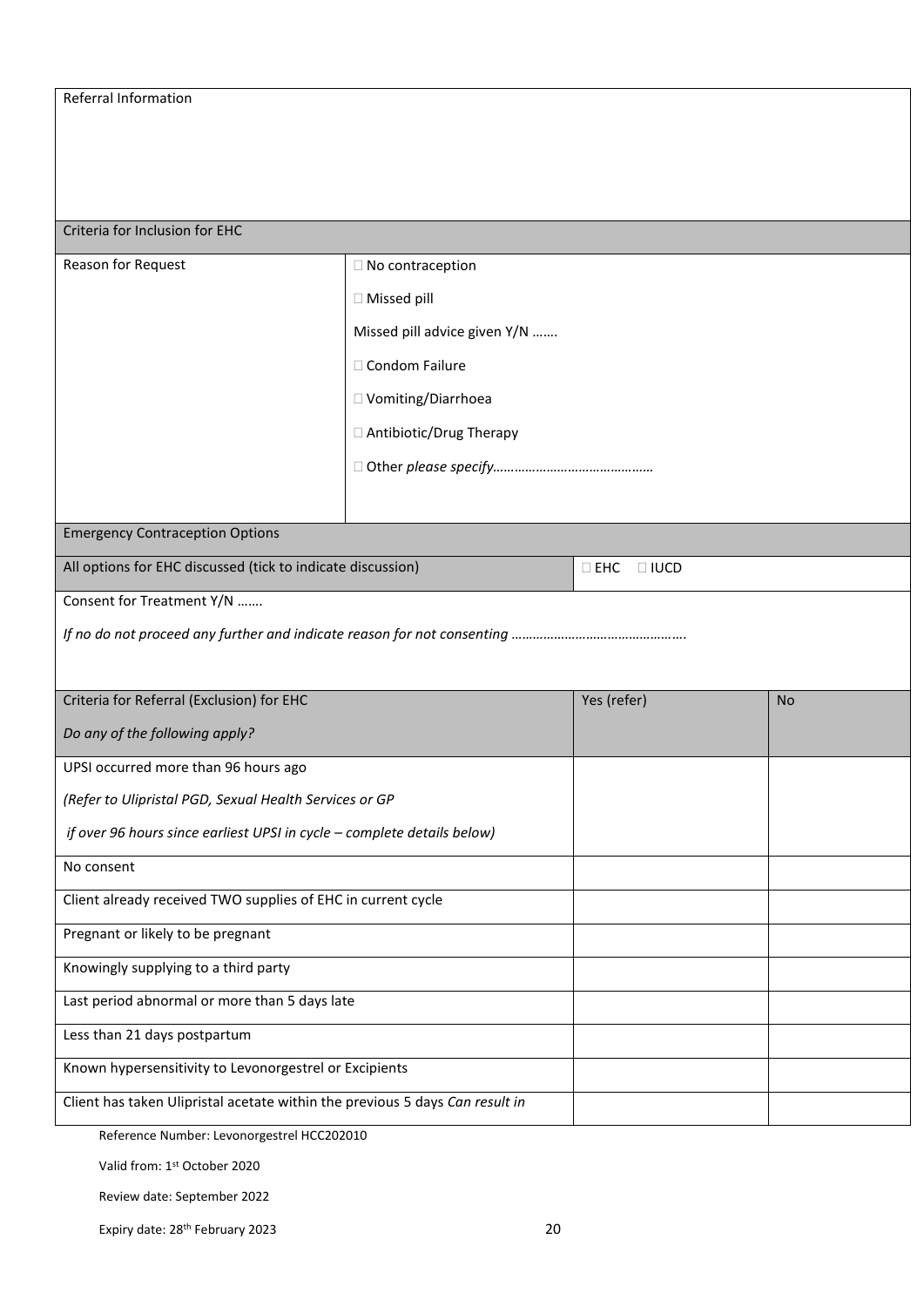| reduced effectiveness LNG - refer to Sexual Health Clinic                        |                                                                       |  |     |
|----------------------------------------------------------------------------------|-----------------------------------------------------------------------|--|-----|
| Acute active porphyria                                                           |                                                                       |  |     |
| Severe malabsorption syndrome                                                    |                                                                       |  |     |
| Unexplained vaginal bleeding                                                     |                                                                       |  |     |
| Fulfils any of the other exclusion criteria listed in the PGD                    |                                                                       |  |     |
| If you have answered yes to any of the above question, advise to see (as soon as |                                                                       |  | N/A |
| possible) GP or doctor at Family planning clinic or out of hours doctor service  |                                                                       |  |     |
| Choice of EHC                                                                    |                                                                       |  |     |
| Taking any other medications                                                     | Y/N                                                                   |  |     |
|                                                                                  | If yes is the client taking liver enzyme inducers? $Y/N$              |  |     |
|                                                                                  | If so a double dose must be supplied - see PGD for list of medicines. |  |     |

| <b>Counselling/Actions Discuss the following</b>                              |  |
|-------------------------------------------------------------------------------|--|
| 7 Explain treatment - Mode of action etc.                                     |  |
| I Explain that this treatment will have no effect on previous UPSI in cycle   |  |
| <b>D</b> Effectiveness including failure rate                                 |  |
| 27 Side effects - nausea, breast tenderness, cycle disruption etc.            |  |
| I If more than one use in cycle period may be affected                        |  |
| 2 Action if vomits within 3 hours                                             |  |
| Repeat dose provided within 96-hour limit if not refer as per PGD             |  |
| Z Action if next period late or abnormal                                      |  |
| Pregnancy test and seek medical advice                                        |  |
| I If pregnancy results advise client to contact Sexual Health Hertfordshire   |  |
| 2 Seek medical advice if client experiences lower abdominal pain              |  |
| indicative of ectopic pregnancy                                               |  |
| <b>If</b> Stress the need for the use of a reliable method of contraception   |  |
| Signpost into local services                                                  |  |
| <b>D</b> Discuss STI risk and condom use                                      |  |
| <b>Z</b> Breast feeding mothers should be advised of excretion in breast milk |  |
| advise to leave a gap after taking before next feed                           |  |
| Reference Number: Levonorgestrel HCC202010                                    |  |

Valid from: 1st October 2020

Review date: September 2022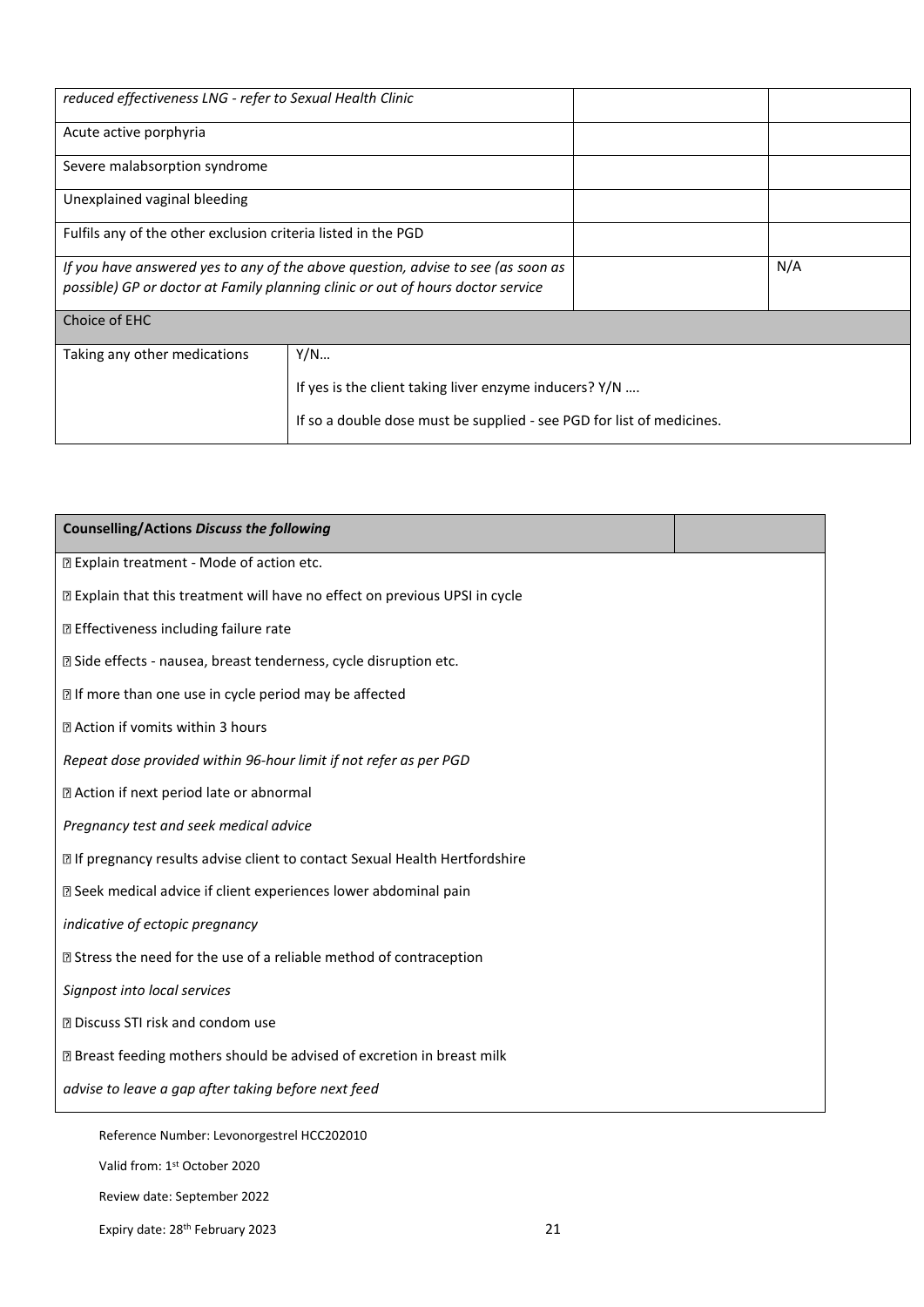| <b>R</b> EHC is an occasional method            |
|-------------------------------------------------|
| This should not replace regular contraception   |
| <b>D</b> Leaflets supplied                      |
| ■ No evidence to suggest risk of teratogenicity |
| Should EHC fail and woman becomes pregnant      |
|                                                 |

| <b>Chlamydia and Gonorrhoea Screening</b>                                                                                                               |                                                                     |  |  |
|---------------------------------------------------------------------------------------------------------------------------------------------------------|---------------------------------------------------------------------|--|--|
| Chlamydia and Gonorrhoea screen kit supplied? All clients<br>accessing this service should be advised to complete a<br>Chlamydia and Gonorrhoea screen. | Y/N<br>If no, please state reason:<br>7 No change of sexual partner |  |  |
| Referral necessary? Y/N                                                                                                                                 | If yes please enter referral information:                           |  |  |

#### **How did the Service User hear about the scheme?** (Please tick all that apply)

| Used scheme before | Family Planning Clinic/Sexual Health Clinic |  |
|--------------------|---------------------------------------------|--|
| Friend             | School/College                              |  |
| Another Pharmacy   | GP                                          |  |
| Walked in          | Other - please specify                      |  |

**Condom supplied Dives** No

#### **This form should be securely retained in the pharmacy for 6 months after the consultation after which time it should be shredded / treated as confidential waste. Please do not send this form to Hertfordshire County Council.**

Reference Number: Levonorgestrel HCC202010

Valid from: 1st October 2020

Review date: September 2022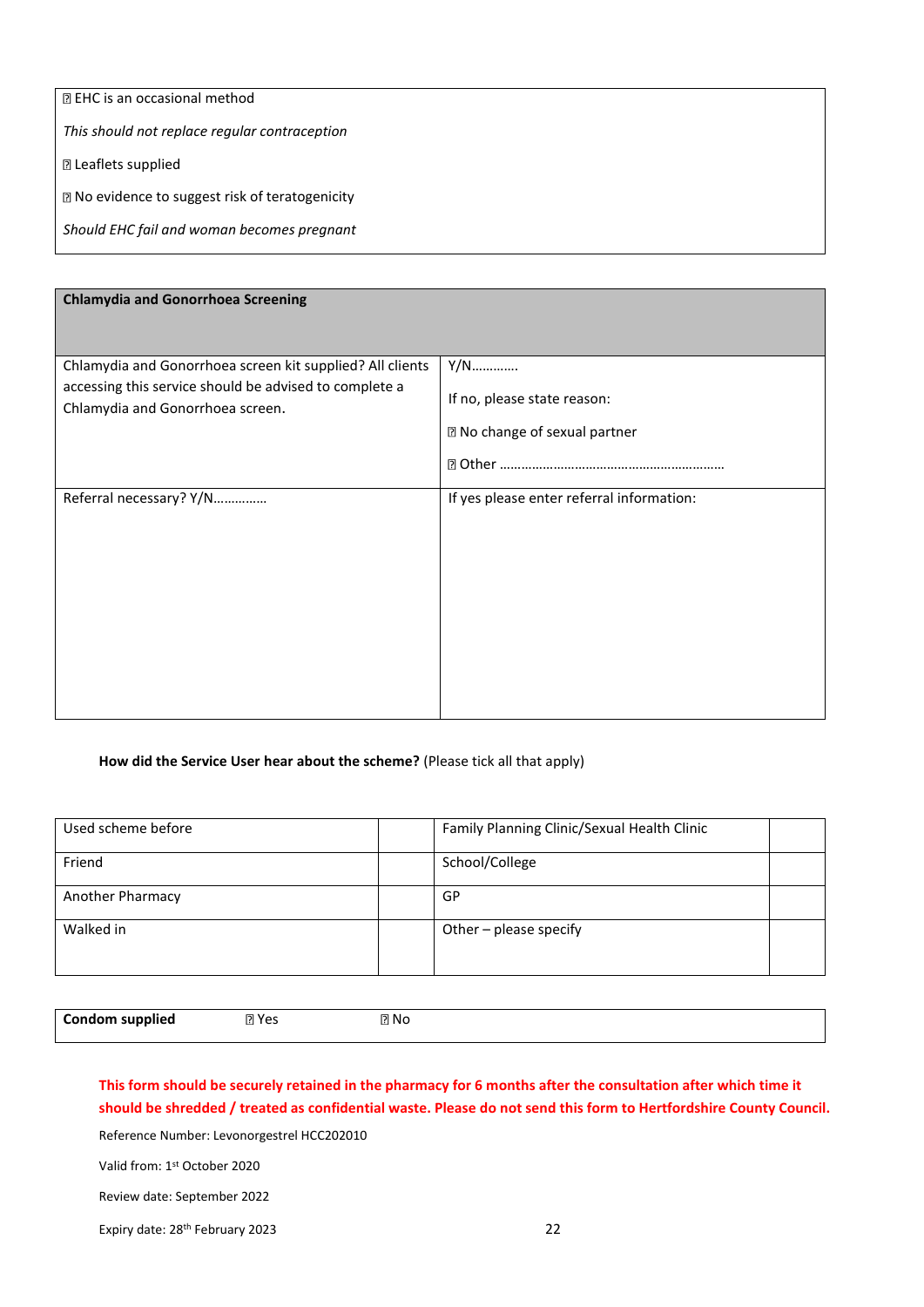**The PharmOutcomes record will act as the record retained by the Pharmacy for 8 years (adults) or until 25th birthday in a child (age 26 if entry made when person was 17).** 

Reference Number: Levonorgestrel HCC202010

Valid from: 1st October 2020

Review date: September 2022